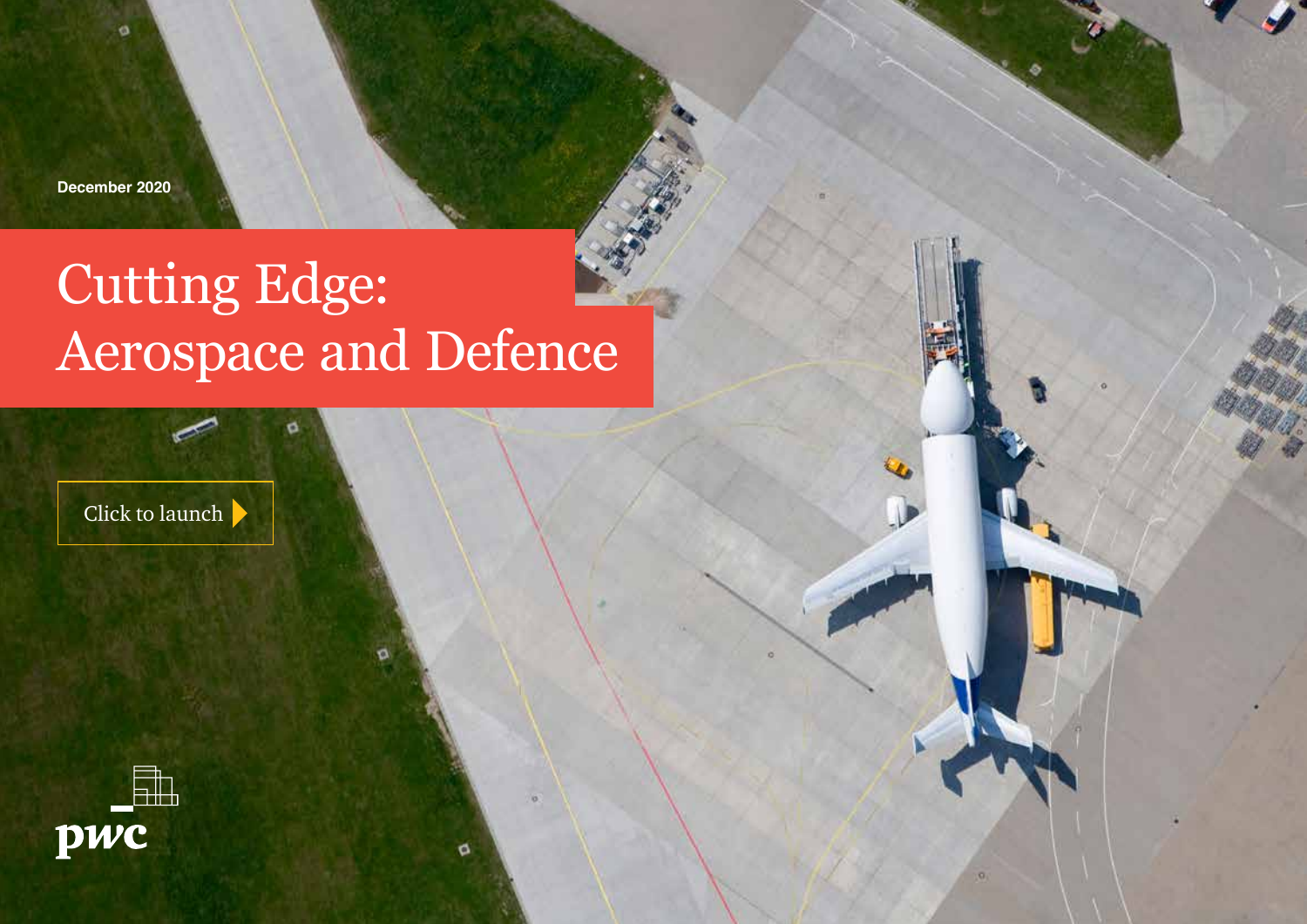

### **Shashank Tripathi** Partner and Leader, Aerospace and Defence PwC India

# **Editorial**

#### Dear readers,

Greetings for the third quarter of 2020–21! As we start to come out of the COVID-19 induced economic saturation, it is time to look afresh at the Aerospace and Defence (A&D) sector and plan for 2021 with renewed ideas and energy.

The 44th edition of Cutting Edge, PwC India's Aerospace and Defence newsletter, brings this story of revival to you. Through this quarterly publication, we update our clients on news, analysis and the latest developments in the A&D sector in India. I would also like you to consider reading PwC India's recent report 'Full Potential Revival & Growth: Charting India's medium-term journey', for which I had the privilege of being the lead author. This report outlines a view of India's revival and growth in nine key sectors of the economy for the next two–three years.

The Government of India (GoI) started issuing further guidelines for resuming economic activities after the nation was placed under a lockdown to tackle the COVID-19 crisis. There were several important events and market developments in the A&D sector, both in civil and military segments, such as the release of the Defence Acquisition Procedure (DAP) 2020, amendments in the foreign direct investment (FDI) policy for the defence sector, introduction of a negative import list for defense equipment to boost indigenisation, efforts by the Defence Research and Development Organisation (DRDO) in building India's missile-

1 https://dipp.gov.in/sites/default/files/pn4-2020\_0.PDF

strike capabilities, signing of the Basic Exchange and Cooperation Agreement (BECA) between India and the US, setting up of a separate Drone Directorate and inclusion of aircraft and component leasing under the IFSC Authority Act, 2019.

#### **Defence sector**

To push the sector's growth and encourage indigenisation under the GoI's Aatmanirbhar Bharat (self-reliant India) initiative to transform India into a global defence manufacturing hub, the Department for Promotion of Industry and Internal Trade (DPIIT) has notified changes to the FDI policy in the defence sector. The limit of foreign investment in the defence industry that is subject to industrial license (IL) under the Industries (Development and Regulation) Act, 1951, and manufacturing of small arms and ammunition under the Arms Act, 1959, has been increased from 49% to 74% under the automatic route for greenfield investments.<sup>1</sup>

### **DAP 2020**

Another substantial move was the release of the DAP 2020. The DAP 2020 is aimed at empowering the Indian domestic industry through the Make in India initiative. It is focused on enhancing self-reliance in defence production, indigenising spares, overhauling trial and testing procedures based on realistic services qualitative requirements (SQRs), ensuring requisite monitoring by a project management unit (PMU) for time-bound procurement and empowering the Indian domestic defence manufacturing industry.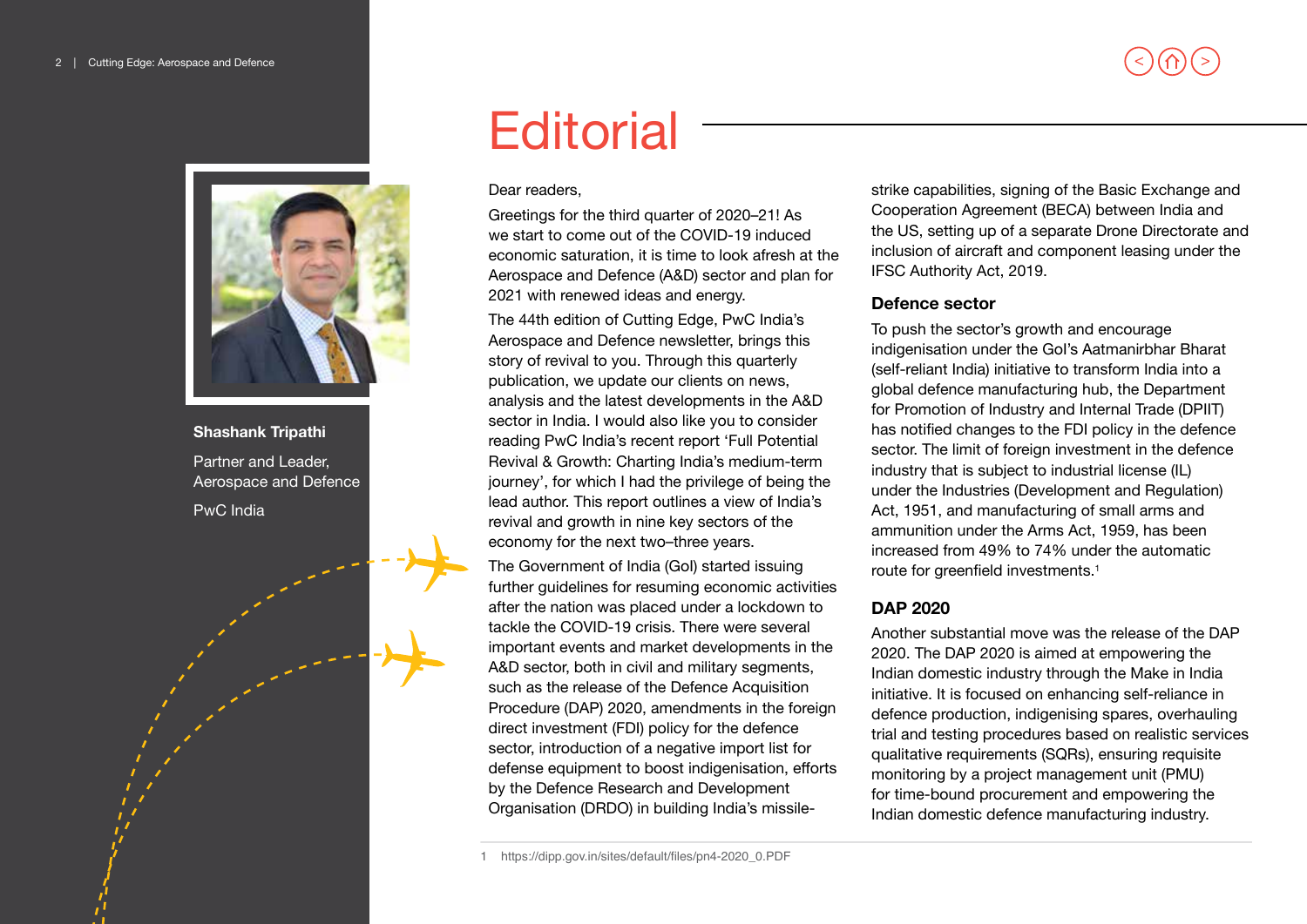Together with the enhancement of the FDI limit for defence products requiring IL, the DAP is expected to encourage investments from global original equipment manufacturers (OEMs) in establishing manufacturing hubs in India for both import substitution and exports while protecting the interests of the Indian domestic defence manufacturing industry.

In a major intervention to boost indigenous development of defence equipment and platforms, a negative import list for defence equipment has been published. The Department of Military Affairs (DMA), Ministry of Defence (MoD), has prepared a list of 101 items that would be embargoed from being imported. The embargo would be implemented in a phased manner till 2024. The list includes not just simple parts and components, but also some high-technology weapon systems like artillery guns, assault rifles, corvettes, sonar systems, transport aircrafts, light combat helicopters (LCHs) and radars.

#### **Missile testing**

In order to boost to India's missile-strike capabilities, the DRDO test fired the Hypersonic Technology Demonstrator Vehicle (HSTDV), which is expected to lay the foundation for developing a hypersonic cruise missile system. The DRDO is confident of developing a complete hypersonic cruise missile system in the next four–five years. The system will be capable of striking its targets at speeds at least double those of the BrahMos supersonic cruise missile, which is presently the world's fastest cruise missile. Furthermore, the

DRDO successfully carried out the final trial of its antitank guided missile, Nag, at the Pokhran field firing ranges in Rajasthan. The missile will be inducted into the Indian Army soon. The missile was integrated with an actual warhead and launched from Nag missile carrier NAMICA. It has 'fire and forget' and 'top attack' capabilities to defeat all main battle tanks equipped with composite and reactive armour in both day and night conditions. The DRDO also successfully test fired its indigenous anti-radiation missile, Rudram, and the Supersonic Missile Assisted Release of Torpedo (SMART) system.

### **BECA signed**

Another key event in the defence sector in the last quarter was the signing of BECA between India and the US for exploring capacity building and joint military cooperation with countries in Africa and Central Asia. A combined approach to capacity building in countries of interest would support in countering the expanding Chinese footprint that has been powered by supply of arms and creation of dual-use infrastructure by Beijing. BECA is the final foundational agreement that the US signed with its trusted partners to exchange classified information and interoperability of forces. The agreement also includes maritime information sharing and domain awareness between Indian and US naval forces, and affirms their commitment to building on existing defence information sharing at the joint-service and service-to-service levels.

### **Civil aviation**

India's domestic passenger traffic reached more than half of its pre-COVID levels as the number of daily air travellers crossed more than 0.2 million in November 2020. As per the Ministry of Civil Aviation (MoCA), only 30,000 passengers flew on the first day after flight services resumed operations after the lockdown. The daily number of passengers reached over 2 lakh (0.2 million) in November.<sup>2</sup> India's aviation industry has adapted to the new normal as all ticket bookings and check-ins have been digitalised.

The Central Government has established an international financial services centres (IFSC), with its head office at Gandhinagar, Gujarat. The IFSC will develop and regulate financial products (including aircraft leases) and financial institutions (persons engaged in the provision of financial services, viz. aircraft leases). Notifying aircraft leases as a financial product will pave the way for development of the civil aviation sector in India. Additionally, it will promote aircraft leasing and financing activities from Indian entities. This will support onshore aircraft leasing and financing, which is the most profitable segment of the aviation value chain, and will support local carriers who have placed orders for more than 1,000 aircraft.

### **Drones**

The Ministry of Finance approved the setting up of a separate Drones Directorate by the Directorate General of Civil Aviation (DGCA), the civil aviation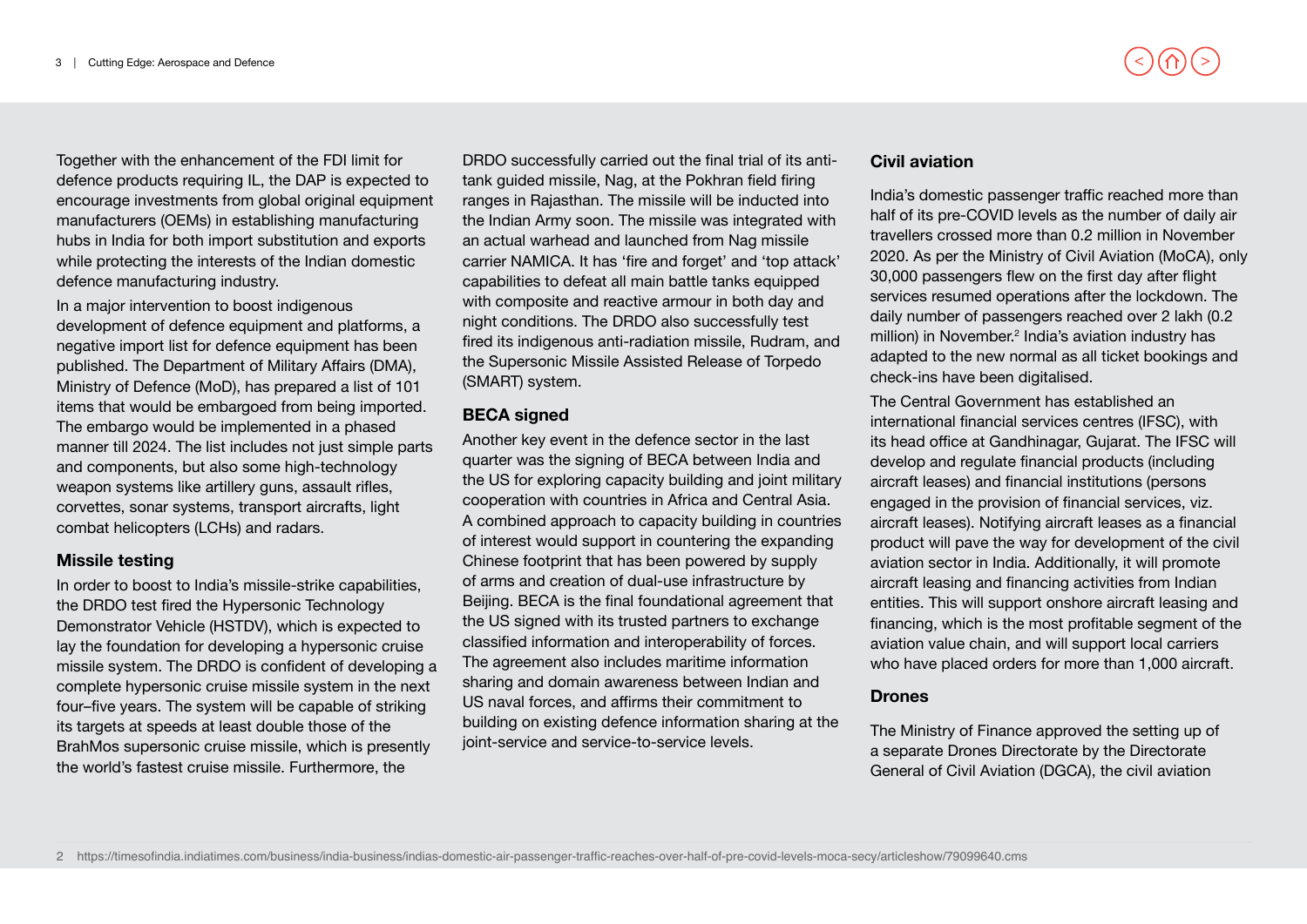regulator. The Directorate will initially start functioning with eight DGCA officials and the number of officials will be increased in the future. The Directorate will solely focus on maintaining the country's drone ecosystem is expected to plan its own budget. This is a major step towards making India the world's drone capital.

The Central Government owned flight training institute Indira Gandhi Rashtriya Uran Akademi (IGRUA) collaborated with Drone Destination, a Delhi-based private firm, to introduce drone pilot training courses. This is a part of MoCA's drive to recruit and train drone pilots to make commercial unmanned aerial vehicles (UAVs) a reality in India. The training of drone pilots will begin shortly at the institute's campus in Fursatganj, Amethi. IGRUA will provide its resources and Drone Destination will provide its expertise to train aspirants.

These efforts will support the Central Government's plan to introduce drones in various industries, including agriculture, law enforcement and disaster management.

As evident from the key developments, India's A&D sector is poised for growth, with a focus on manufacturing, developing strategic partnerships and leveraging technology for transforming the armed forces.

We trust that you will find this edition of Cutting Edge useful. Your feedback, trust and support are encouraging us to persevere in reporting and creating value in the A&D sector. I would like to thank you all for your continued support and trust in PwC.

Lastly, all of us are going through a difficult phase due to the COVID-19 outbreak and its impact on our lives. I hope that all of you stay safe and healthy during this time of crisis. Our safety today will ensure that we emerge out of this crisis together and stronger.

#### Sincerely,

**Shashank Tripathi** Partner and Leader, Aerospace and Defence

PwC India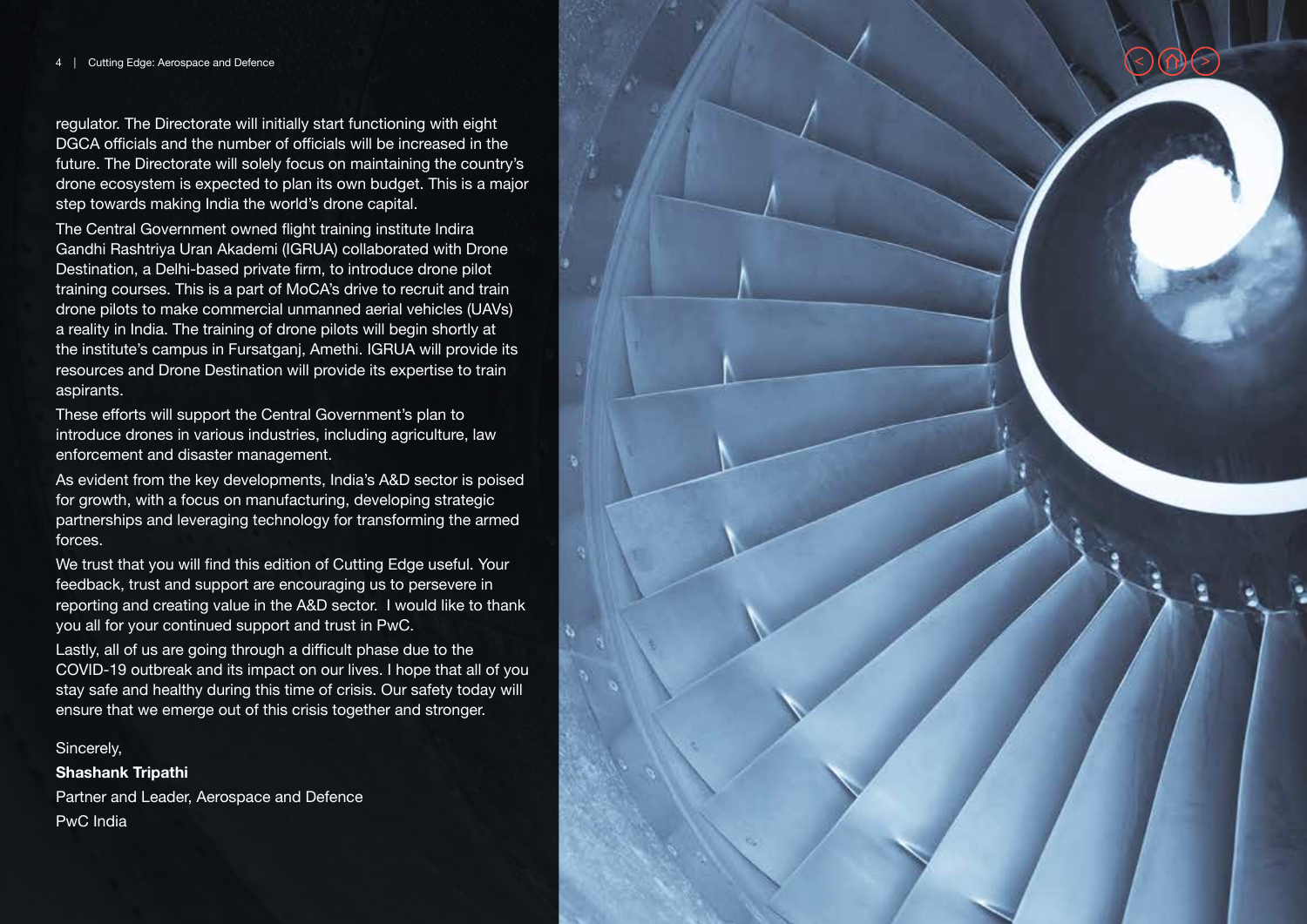tting Edge: Aerospace and Defence

# In this issue

**Glossary** 

[31](#page-30-0)

Direct tax

[06](#page-5-0)

[08](#page-7-0)

Select news items

Indirect tax

[35](#page-34-0)

[16](#page-15-0)

Advisory G&PS

# [18](#page-17-0)

Regulatory

 $\Im \Theta$ 

PwC's A&D capabilities

[36](#page-35-0)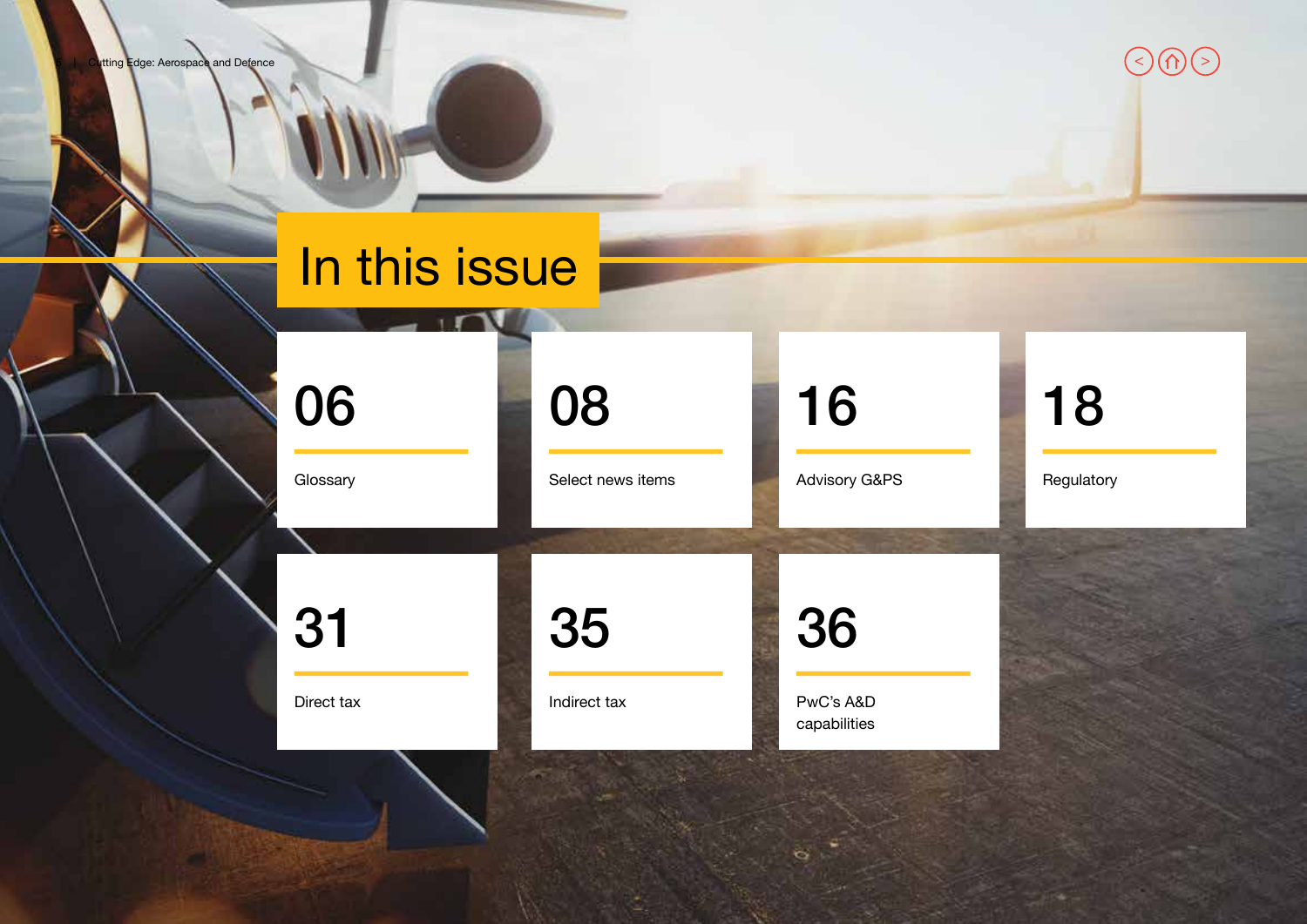# <span id="page-5-0"></span>**Glossary**

| A&D                    | Aerospace and defence                                         |
|------------------------|---------------------------------------------------------------|
| <b>ADTL</b>            | Alpha Design Technologies Ltd                                 |
| <b>ADRDE</b>           | Ariel Delivery Research and Development Establishment         |
| <b>AFV<sub>S</sub></b> | Armoured fighting vehicles                                    |
| Gol                    | Government of India                                           |
| AAI                    | Airports Authority of India                                   |
| <b>AIM</b>             | Atal Innovation Mission                                       |
| AoN                    | Acceptance of necessity                                       |
| <b>ASWC</b>            | Anti-Submarine Warfare Corvette                               |
| <b>BECA</b>            | Basic Exchange and Cooperation Agreement                      |
| <b>BDL</b>             | <b>Bharat Dynamics Ltd</b>                                    |
|                        |                                                               |
| <b>CDIIC</b>           | Codissia Defence Innovation and Atal Incubation Centre        |
| <b>CoDISSIA</b>        | Coimbatore District Small Scale Industries Association        |
| <b>CoDISSIA</b>        | <b>Coimbatore District Small Scale Industries Association</b> |
| CoE                    | Centre of excellence                                          |
| COTS                   | Commercial off-the-shelf                                      |
| CSL                    | Cochin Shipyard Limited                                       |

| <b>DGCA</b>  | Directorate General of Civil Aviation                           |
|--------------|-----------------------------------------------------------------|
| DMA          | Department of Military Affairs                                  |
| <b>DPIIT</b> | Department for Promotion of Industry and Internal Trade (DPIIT) |
| <b>DPSU</b>  | Defence Public Sector Undertaking                               |
| <b>DRDO</b>  | Defence Research and Development Organisation                   |
| DRDL         | Defence Research and Development Laboratory                     |
| EEL          | Economic Explosive Ltd                                          |
| FDI          | Foreign direct investment                                       |
| HAL          | <b>Hindustan Aeronautics Limited</b>                            |
| <b>HSTDV</b> | Hypersonic Technology Demonstrator Vehicle                      |
| IAF          | Indian Air Force                                                |
| <b>IDDM</b>  | Indigenously Designed, Developed and Manufactured               |
| <b>IFSC</b>  | International financial services centre                         |
| <b>IGRUA</b> | Indira Gandhi Rashtriya Uran Akademi                            |
| JV           | Joint venture                                                   |
| <b>LCA</b>   | Light combat aircraft                                           |
| LD.          | Liquidated damages                                              |
| <b>LCHs</b>  | Light combat helicopters                                        |

# $(\langle \rangle)(\cap) (\rangle)$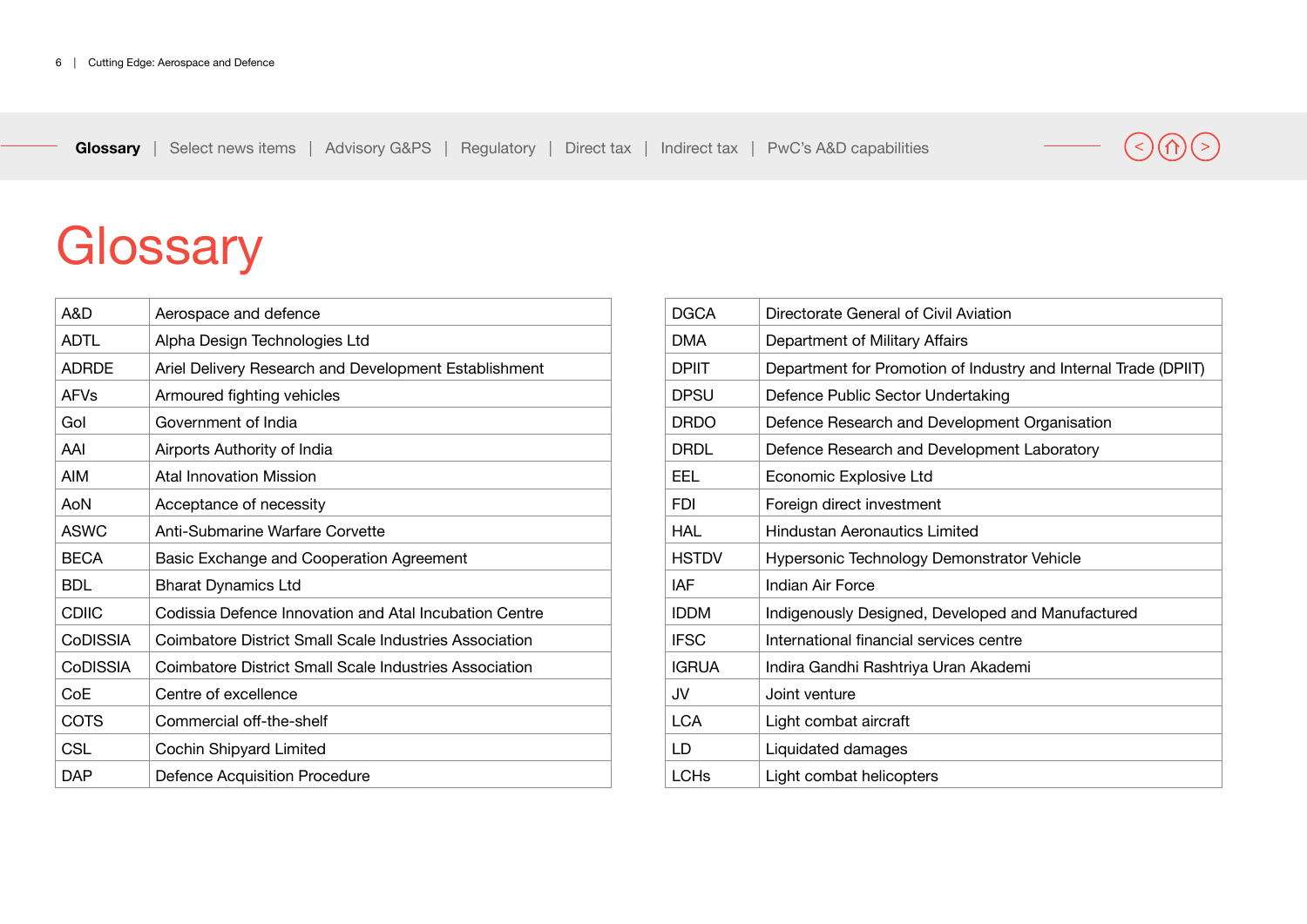

| ТоТ         | Transfer of technology  |
|-------------|-------------------------|
| <b>UAE</b>  | United Arab Emirates    |
| UAV         | Unmanned aerial vehicle |
| <b>UDAN</b> | Ude Desh ka Aam Nagrik  |

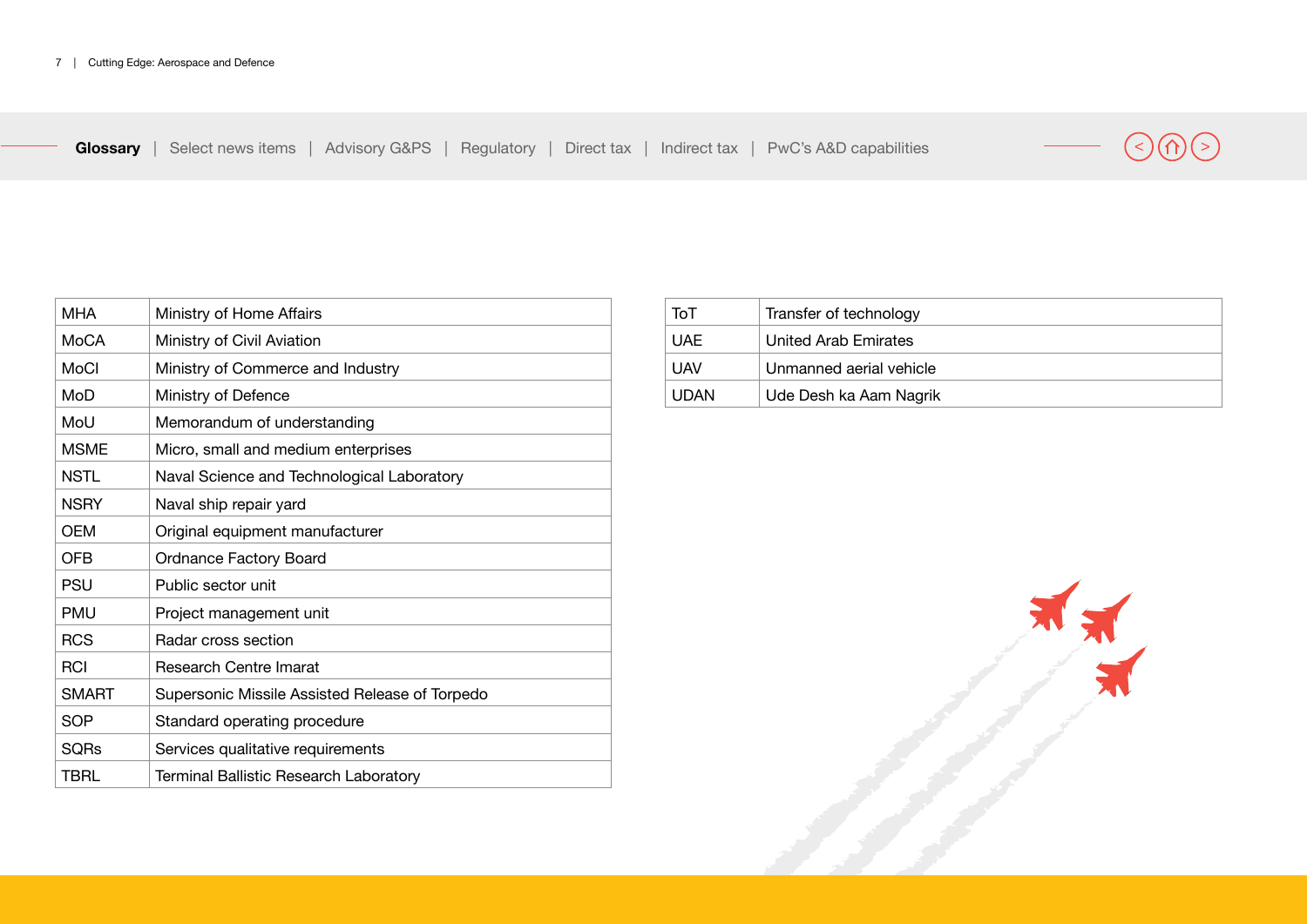# <span id="page-7-0"></span>Select news items

# BECA inked: India, US explore defence tie-up with 3rd nations

India signed key pacts with the US, including the Basic Exchange and Cooperation Agreement (BECA) for exploring capacity building and joint military cooperation. BECA is the third and final foundational agreement that the US signs with trusted partners for exchange of classified information and interoperability of forces. Areas of joint cooperation could include Africa and Central Asia. A combined capacity building approach in countries of interest would counter the expansion of Chinese footprint, powered by Beijing's supply of arms and creation of dual-use infrastructure. This also includes enhanced maritime domain awareness and information sharing between the navies, and affirmed their commitment to build on existing defence information-sharing at the joint-service and service-to-service levels and explore potential new areas of mutually beneficial cooperation.

While the countries with which India and the US plan to work together were not elaborated, the two sides vowed to increase ties with the US Central Command and Africa Command — the operational area of which extends right to India's western neighbourhood.

Source: https://www.newsmatters.in/beca-done-india-usexplore-defence-tie-up-with-3rd-nations/To boost defence exports, government to launch 'Open General Export License' scheme

## More MSMEs to be involved in defence, aerospace sectors

The Union Government is looking at doubling the number of micro, small and medium enterprises (MSMEs) in the A&D sector in the next four–five years. The Government launched defence activities through the Codissia Defence Innovation and Atal Incubation Centre (CDIIC), and requested the industrial ecosystem and MSMEs in Coimbatore to get into the defence and aerospace sectors. With several initiatives by the Government to indigenise and encourage innovation in the sectors, there are huge opportunities for MSMEs. The units should look at not just producing for the Indian armed forces but also exploring export opportunities.

Source: https://pressboltnews.com/more-msmes-to-beinvolved-in-defence-aerospace-sectors/

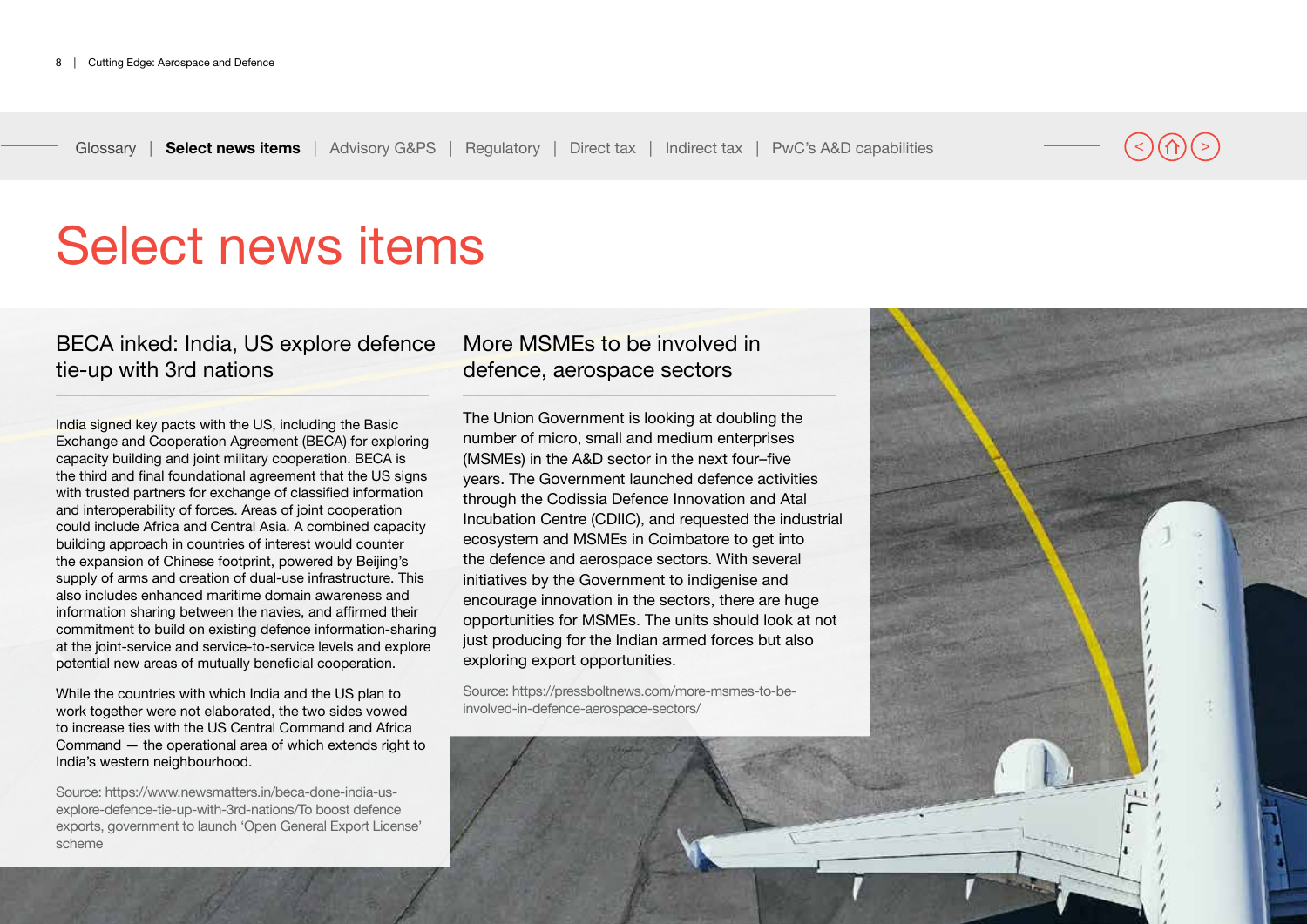Naval Ship Repair Yard inks deal with CDIIC

Naval Ship Repair Yard (NSRY), Kochi, signed a memorandum of understanding (MoU) with the CDIIC to foster cohesive involvement of both parties and help in solving problems projected by the NSRY in harnessing the Union government's Atal Innovation Mission (AIM) to encourage innovation and technology development.

The MoU permits NSRY to utilise world-class facilities of Coimbatore-based MSMEs for material testing and hardware development, and their analysis and obsolescence mitigation programmes with respect to legacy equipment. The yard would be exposed to new manufacturing techniques, industrial safety and quality assurance that are being pursued by modern MSMEs. Codissia comprises of more than 2,000 MSMEs and was established with an objective to promote and protect small-scale industries in Coimbatore.

Source: https://www.thehindu.com/news/cities/ Kochi/naval-ship-repair-yard-inks-deal-with-cdiic/ article32965736.ece#:~:text=A%20memorandum%20of%20 understanding%20(MoU,signed%20in%20Coimbatore%20 on%20Wednesday

## Finance Ministry gives the DGCA approval to set up a Drones **Directorate**

The Finance Ministry gave approval to the DGCA to set up a separate Drones Directorate. The directorate will be established with eight DGCA officials to begin with and the number of officials will be eventually increased. The directorate will solely focus on maintaining the drones ecosystem in the country. A per industry sources, the directorate will have its own budget that will help it in focusing more on the drones' ecosystem, given that both the DGCA and the Civil Aviation Ministry have traditionally prioritised civil aviation operations over drones.

Source: https://www.medianama.com/2020/11/223-dronesdirectorate-india/

## India launches drone pilot training and recruitment at IGRUA

MoCA has launched a drive to recruit and train drone pilots as part of its efforts to make commercial UAVs a reality in the country. The Central Government operated flight training institute IGRUA signed an agreement with Drone Destination, a Delhi-based private firm, for the collaborative effort. The drone pilots would be trained at the institute's campus in Fursatganj, Amethi. IGRUA will provide its resources while Drone Destination will provide its expertise in drones to train aspirants.

Source: https://www.abpeducation.com/news/ india-launches-drone-pilot-training-at-up-institute/ cid/1205078#:~:text=The%20central%20 government%2Drun%20autonomous,%2Dbased%20 company%2C%20Drone%20Destination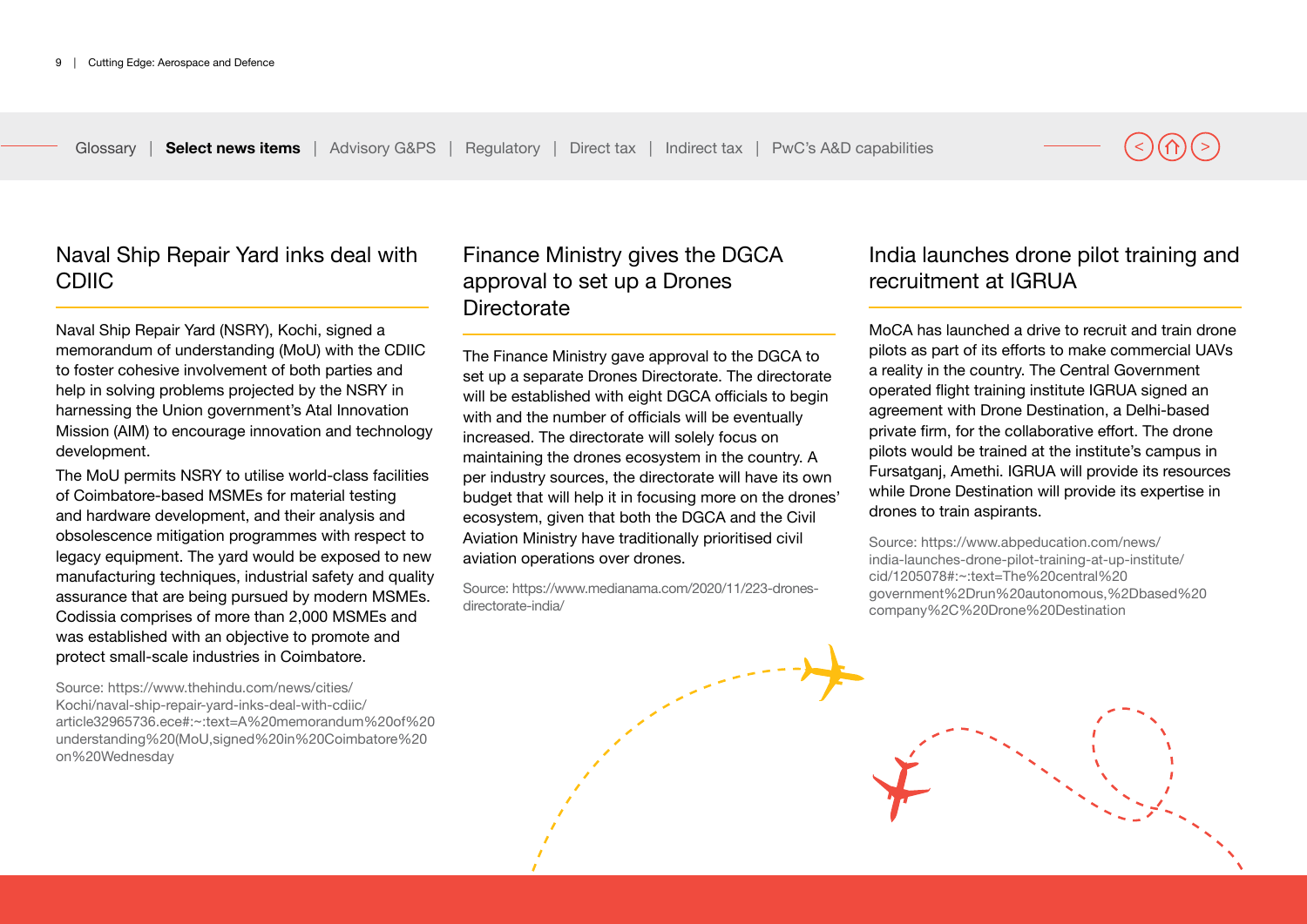# DRDO successfully tests anti-tank guided missile Nag, ready for induction in Army

DRDO successfully carried out the final trial of antitank guided missile Nag at Pokhran in Rajasthan, and the same will be inducted into the Indian Army soon. The missile was launched from NAG Missile Carrier (NAMICA) with an actual warhead. The MoD approved procurement of 300 Nag missiles and 25 missile carriers for the Indian Army in 2008. The missile has 'fire and forget' and 'top attack' capabilities with passive homing guidance to defeat all main battle tanks equipped with composite and reactive armour, both in day and night conditions. NAMICA, the NAG missile carrier operates on an infantry combat vehicle BMP2 II based system with amphibious capability.

The missile will be produced by Bharat Dynamics Limited (BDL), whereas NAMICA will be produced by Ordnance Factory Medak.

Source: https://economictimes.indiatimes.com/news/ defence/drdo-successfully-tests-anti-tank-guided-missilenag-ready-for-induction-in-army/videoshow/78809477. cms?from=mdr

# Indigenously built anti-submarine warfare corvette (ASWC) INS Kavaratti commissioned

Chief of Army Staff General M M Naravane commissioned the ASWC built by Garden Reach Shipbuilders and Engineers Limited (GRSE), a Kolkatabased shipbuilder, into the Indian Navy. INS Kavaratti is the last of the four indigenously built ASW stealth corvettes under Project 28 (Kamorta class). INS Kavaratti has a state-of-the-art weapons system and is equipped with a sensor that is capable of 'detecting and prosecuting' submarines. The ship has a credible self-defence capability and good endurance for longrange deployments in addition to its anti-submarine warfare capability. The ship has up to 90% indigenous content and has a carbon composite superstructure.

Source: https://economictimes.indiatimes.com/news/ defence/indian-navys-indigenously-built-stealth-corvetteins-kavaratti-commissioned/articleshow/78806203. cms?from=mdr

# DRDO's Procurement Manual-2020 with focus on encouraging participation of Indian industries released

The GoI released the DRDO Procurement Manual 2020 (PM-2020) to encourage participation of Indian industries, including start-ups and MSMEs in defence research and development (R&D) for achieving the vision of an Aatmanirbhar Bharat. This will facilitate faster execution of R&D projects/programmes.

Bid security declaration option for earnest money deposit (EMD), placement of order on lowest bidder 2 (L2) in case L1 backs out and increase of advance payment threshold limit are some of the salient features of the new manual that will assist the industry for speedy execution of projects. Exemption of bid security and performance security up to INR 10 lakh (USD 13,531) and no negotiations for commercial off-the-shelf (COTS) items/services wherever price discovery is happening through market forces are some of the other salient features of PM-2020

Performance security for service contracts is linked to payment cycle instead of total contract value. Procuring stores from development partners and safeguarding free-issue material through insurance cover instead of bank guarantee (BG) are other measures adopted to support the industry.

In the new PM-2020, the liquidated damage (LD) rate for development contracts has been reduced. The delivery period (DP) extension process has been simplified for faster decision making. Many of the internal procedures have been further simplified for faster engagement with industry.

Source: http://www.businessworld.in/article/Rajnath-Singh-releases-DRDO-s-Procurement-Manual-2020 with-focus-on-encouraging-participation-of-Indianindustries/21-10-2020-333785/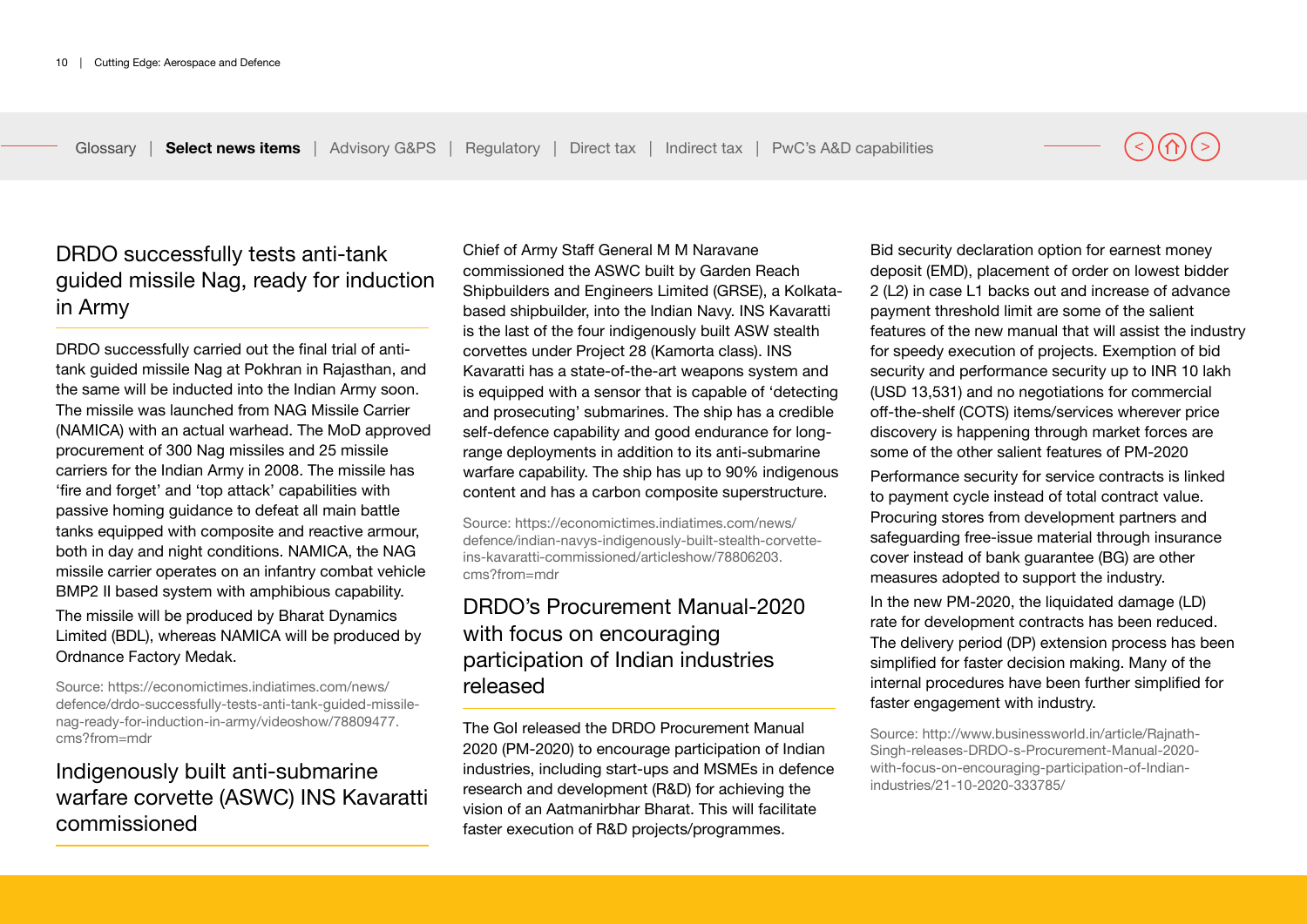India's domestic air passenger traffic reaches over half of pre-Covid levels

India's domestic air passenger traffic has reached more than half of the pre- pandemic level operations with the number of daily air travellers crossing more than 2 lakh November. As per MoCA, when flights resumed after a break of two months due to the lockdown, there were only 30,000 air passengers on the first day but the number reached over 2 lakh (0.2 million) in November. In addition, almost 100% of bookings and check-ins are now happening through the web.

Source: https://timesofindia.indiatimes.com/business/ india-business/indias-domestic-air-passenger-trafficreaches-over-half-of-pre-covid-levels-moca-secy/ articleshow/79099640.cms

# ADTL to build, run ₹753 cr. MiG-29 simulator centre for IAF

Alpha Design Technologies Ltd (ADTL) signed a contract with MoD and Russia's RAC MiG to build, own and maintain two types of simulators for upgraded MiG-29 fighters. This is first of two-phase defence contracts, worth INR 753 crore (USD 101.9 million) combined. Under this contract, worth INR 53 crore, Alpha Design will set up and run the MiG-29 simulator centre at the Adampur airfield near Jalandhar initially for two years, followed by a second 18-year contract that will be signed after two years.

Source: https://www.defencexp.com/adtl-to-build-run- %E2%82%B9753-cr-mig-29-simulator-centre-for-iaf/

India can have a complete hypersonic cruise missile system in the next four– five years

The DRDO test fired the Hypersonic Technology Demonstrator Vehicle (HSTDV) and it is expected to lay the foundation for development of a hypersonic cruise missile system.

In a major boost to India's missile-strike capabilities, DRDO has said that it can develop a complete hypersonic cruise missile system in the next four– five years which will have the capability to strike its targets at speeds at least double than that of BrahMos missile, the existing fastest supersonic cruise missile.

Source: https://economictimes.indiatimes.com/news/ defence/india-can-have-complete-hypersonic-cruisemissile-system-in-4-5-years-drdo/articleshow/78657832. cms

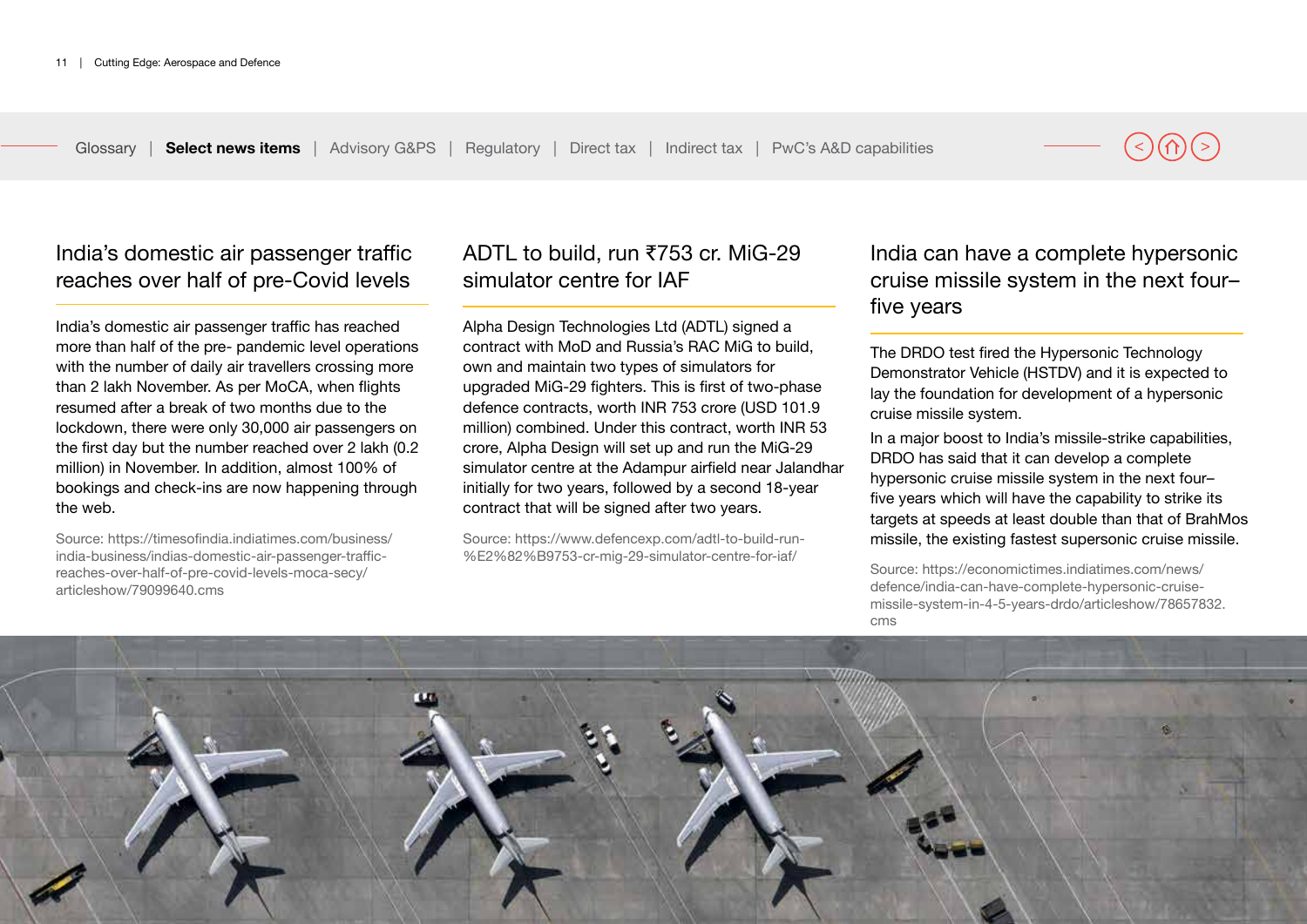101 items embargoed under MoD's Aatmanirbhar Bharat initiative

A bill in the Lok Sabha has been introduced to The DMA, MoD, revealed a list of 101 items on which there would be an import embargo beyond the timeline indicated against them. The list, which was prepared after several rounds of consultations with all stakeholders, including the Army, Air Force, Navy, DPSUs, DRDO, Ordnance Factory Board (OFB) and private sector to assess current and future capabilities of the domestic industry for manufacturing various platforms/equipment/ ammunition/ weapons within the country. The list also includes some high-technology weapon systems including artillery guns, assault rifles, corvettes, sonar systems, transport aircraft, light combat helicopters, radars and many other items to fulfil the needs of the Defence Services.

The list includes wheeled armoured fighting vehicles (AFVs) with an indicative import embargo date of December 2021, of which the Army is expected to contract almost 200 at an approximate cost of over INR 5,000 crore. Similarly, the Navy is likely to place demands for submarines with indicative import embargo date of December 2021, of which it expects to contract about six at an approximate cost of almost INR 42,000 crore. For the Air Force, the light combat aircraft (LCA) Mk.1A has an indicative embargo date of December 2020.

Source: https://www.businessinsider.in/defense/news/indiasdefence-ministry-introduces-import-embargo-on-101-itemsto-boost-atmanirbhar-bharat-abhiyan/articleshow/77442031. cms

# UAE firm selected for carbines in talks with Indian defence majors to set up plant

Caracal International, the UAE Government owned entity that has been selected to supply close-quarter battle carbines to the army on a fast-track basis is in talks with major Indian defence players to set up manufacturing facilities from which it can source up to 60% of the components needed. The company is selected to supply 93,895 next-generation carbines and is willing to transfer technology and move production to India.

Source: https://economictimes.indiatimes.com/news/ defence/uae-firm-selected-for-carbines-in-talks-with-indiandefence-majors-to-set-up-plant/articleshow/78621188.cms

# India successfully test-fires first indigenous 'Rudram' Anti-Radiation Missile

India successfully test-fired its first indigenous 'Rudram' anti-radiation missile from a Sukhoi-30 fighter aircraft. The missile for the Indian Air Force has been developed by the DRDO and is integrated on Sukhoi Su-30MKI fighter aircraft as a launch platform. The missile can bring down a wide range of enemy communication networks, radar systems and air defence systems within a range of up to 250 kilometres.

Source: https://www.financialexpress.com/defence/ india-successfully-test-fires-first-indigenous-rudram-antiradiation-missile-from-sukhoi-30/2101752/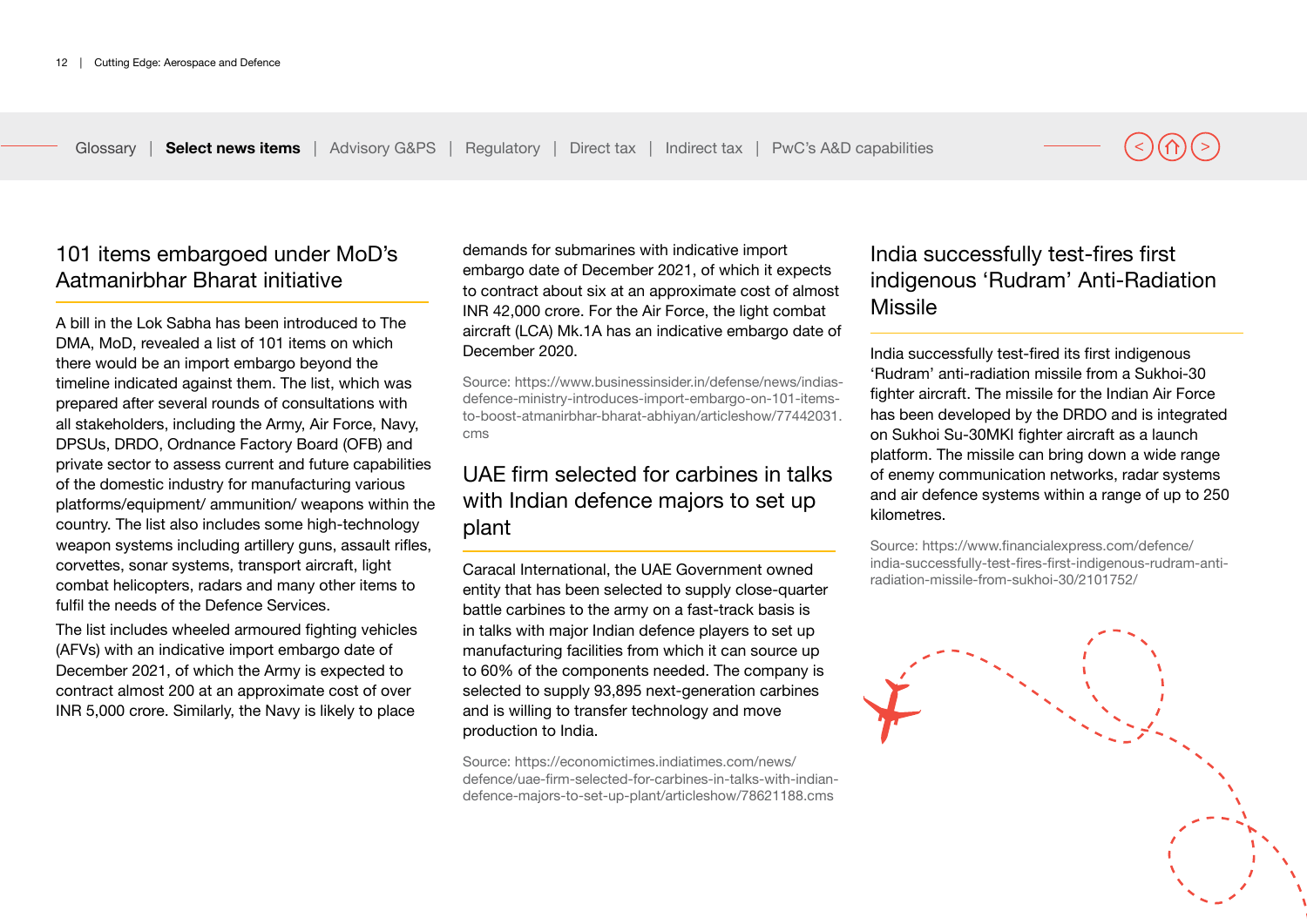Indian defence forces considering 'Made in India' carbine for meeting urgent requirements

Indian defence forces plan to acquire 'Made in India' carbines for meeting their urgent requirement in view of the situation on the China border. The carbine produced by the OFB, Ishapore (West Bengal), has been offered to the armed forces who are now evaluating it for acquisition. The scope for consideration of buying indigenous carbines came up after it started emerging that the forces would not be acquiring the carbines from the foreign country which has exported it to only a few countries and that too in very small quantities.

The armed forces require almost 3.5 lakh (0.4 million) carbines but they wanted to acquire around 94,000 of these weapons through import route under fast-track procedures. The OFB carbines will undergo rigorous testing if selected and will be inducted in limited numbers initially.

Source: https://economictimes.indiatimes.com/news/ defence/indian-defence-forces-considering-madein-india-carbine-for-meeting-urgent-requirements/ articleshow/78531504.cms?from=mdr

# Flight test of supersonic missileassisted torpedo release conducted successfully

The DRDO conducted successful flight test of the Supersonic Missile Assisted Release of Torpedo (SMART). The development of the system has been crucial in capacity building of naval platforms to strike beyond the torpedo range and the system will be a significant addition to India's anti-submarine warfare capabilities.

Various laboratories, including the Defence Research and Development Laboratory (DRDL) and the Research Centre Imarat (RCI), both located in Hyderabad, and the Ariel Delivery Research and Development Establishment (ADRDE), Agra, and the Naval Science and Technology Laboratory (NSTL), Visakhapatnam, have developed the technologies required for SMART.

Source: https://www.livemint.com/news/india/drdosuccessfully-flight-tests-supersonic-missile-assistedrelease-of-torpedo-11601885137752.html

# MoD inks INR 409 crore (USD 55.3 million) contract with Indian company for 10 lakh (one million) grenades

The MoD and M/s Economic Explosive Ltd (EEL) or the Solar Group of Nagpur signed an INR 409 crore (USD 55.3 million) contract for the supply of 10 lakh (one million) 'multi-mode' hand grenades. The hand grenades are designed by the Terminal Ballistic Research Laboratories (TBRL) of the DRDO. The contract will be executed in two years and is the first such contract inked with a domestic private company.

The new grenades will replace the existing grenades that have a vintage World War-II design used by the army. The new grenades have a distinctive design as they can be used in both stun and fragmentation modes. This is a flagship project showcasing publicprivate partnership and enabling the Government's Aatmanirbharta initiative in cutting-edge ammunition technologies and 100% indigenous content.

Source: https://timesofindia.indiatimes.com/india/mod-inksrs-409-crore-contract-with-indian-company-for-10-lakhgrenades/articleshow/78429268.cms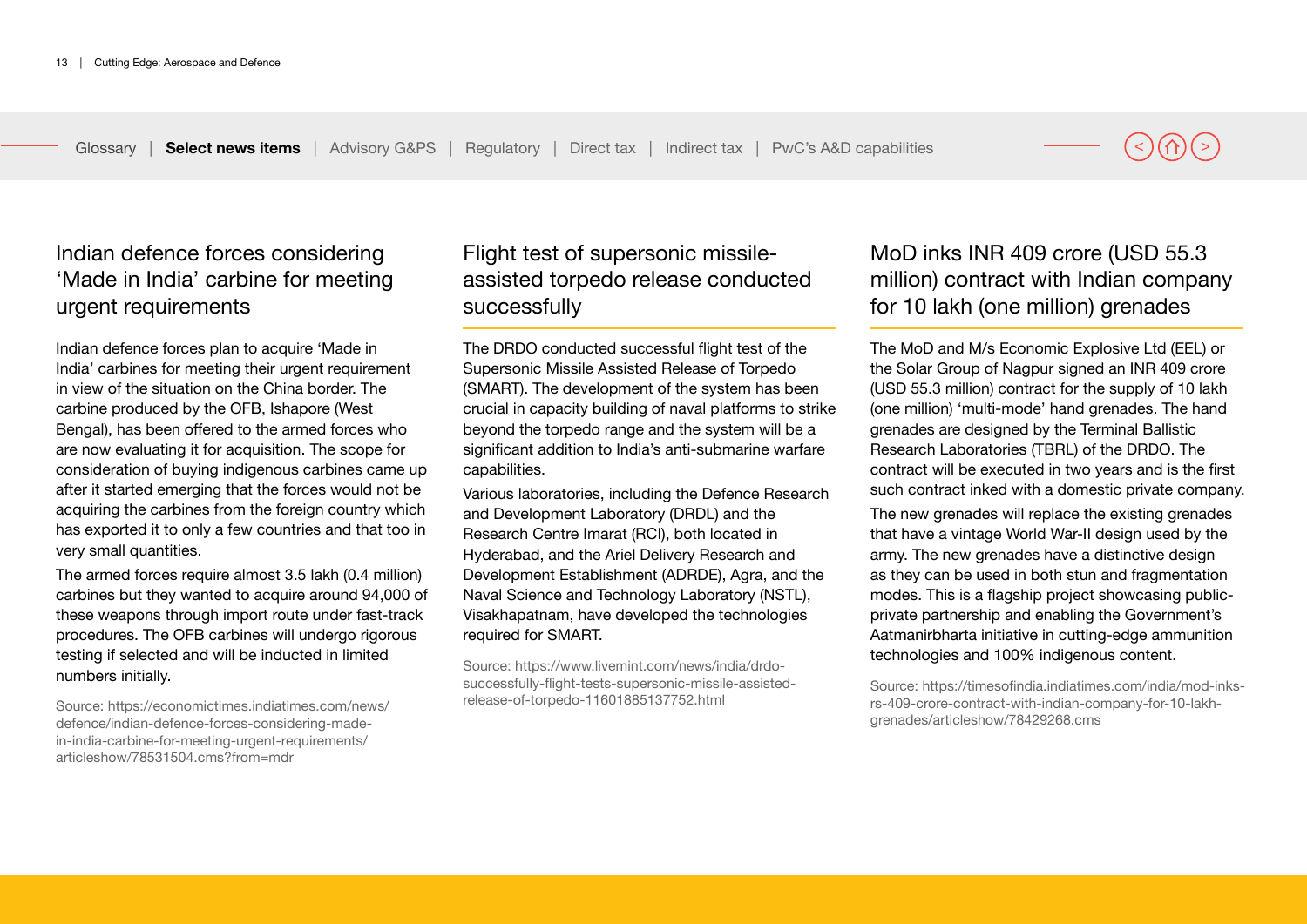# Nagpur's EEL tests enhanced rocket, to become only private company to bid for Pinaka ammo

Economic Explosives Limited (EEL), a Nagpur-based defence manufacturer, has cleared the first step to become the first private-sector company to take part in the bids to supply the weapon systems to the army. The Pinaka rockets, having a range of 47.5 kms, were designed 20 years ago by the DRDO. Being a limited tender, EEL is slated to be the only private-sector company to compete along with the OFB for supplying the rockets. The company will qualify to take part in the requests for proposal (RFPs) once EEL's rockets clear further tests.

Source: https://timesofindia.indiatimes.com/city/nagpur/ nagpurs-eel-tests-enhanced-rocket-to-become-onlypvt-co-to-bid-for-pinaka-ammo/articleshow/79047169. cms#:~:text=Nagpur%3A%20After%20a%20successful%20 test,weapon%20systems%20to%20the%20Army

Malabar naval exercise 2020

India, the US, Japan and Australia began their largest joint naval exercises in over a decade, considered as a part of efforts to counter China's military and economic reach in the region. This is the first time that all four partners of the Quadrilateral alliance or Quad – India, the US, Australia and Japan – are participating together in a naval exercise of this scale.

The fact that Australia is participating in the Malabar naval exercise after 13 years is a serious reflection of the growing consensus among India, the US, Japan and Australia in matters of strategic interests, particularly aimed at containing Chinese expansionism. Being undertaken during the COVID-19 crisis, this year's Malabar exercise is a 'non-contact, at-sea only' drill to showcase the high-levels of synergy and coordination among the navies of India, the US, Japan and Australia.

Source: https://www.timesnownews.com/india/article/ malabar-naval-exercise-2020-gets-underway-in-bay-ofbengal-today-all-you-need-to-know/676470

## India gifts submarine to Myanmar

India gifted a submarine to Myanmar to take its bilateral defence cooperation with its eastern neighbour to new heights. The Soviet-manufactured Kilo class submarine was refurbished by Hindustan Shipyard Limited before being handed over to Myanmar. The move was in line with India's vision of growth and security for all in the region.

Source: https://www.voanews.com/south-central-asia/indiagives-submarine-myanmar-amid-growing-chinese-footprintindian-ocean

# India test fires air-launched version of BrahMos supersonic cruise missile

An air-launched version of the BrahMos supersonic cruise missile was successfully test fired from a Sukhoi fighter aircraft by the Indian Air Force. The airlaunched version has a range of 300 kms. It provides the Indian Air Force with a much-desired capability to strike from large stand-off ranges on any target at sea or on land with pinpoint accuracy in day or night and in all weather conditions. The Indian Air Force is integrating the BrahMos supersonic cruise missile on around 40 Sukhoi fighter jets, aimed at bolstering overall combat capability.

Source: https://economictimes.indiatimes.com/news/ defence/india-test-fires-air-launched-version-of-brahmossupersonic-cruise-missile/articleshow/78958115. cms?from=mdr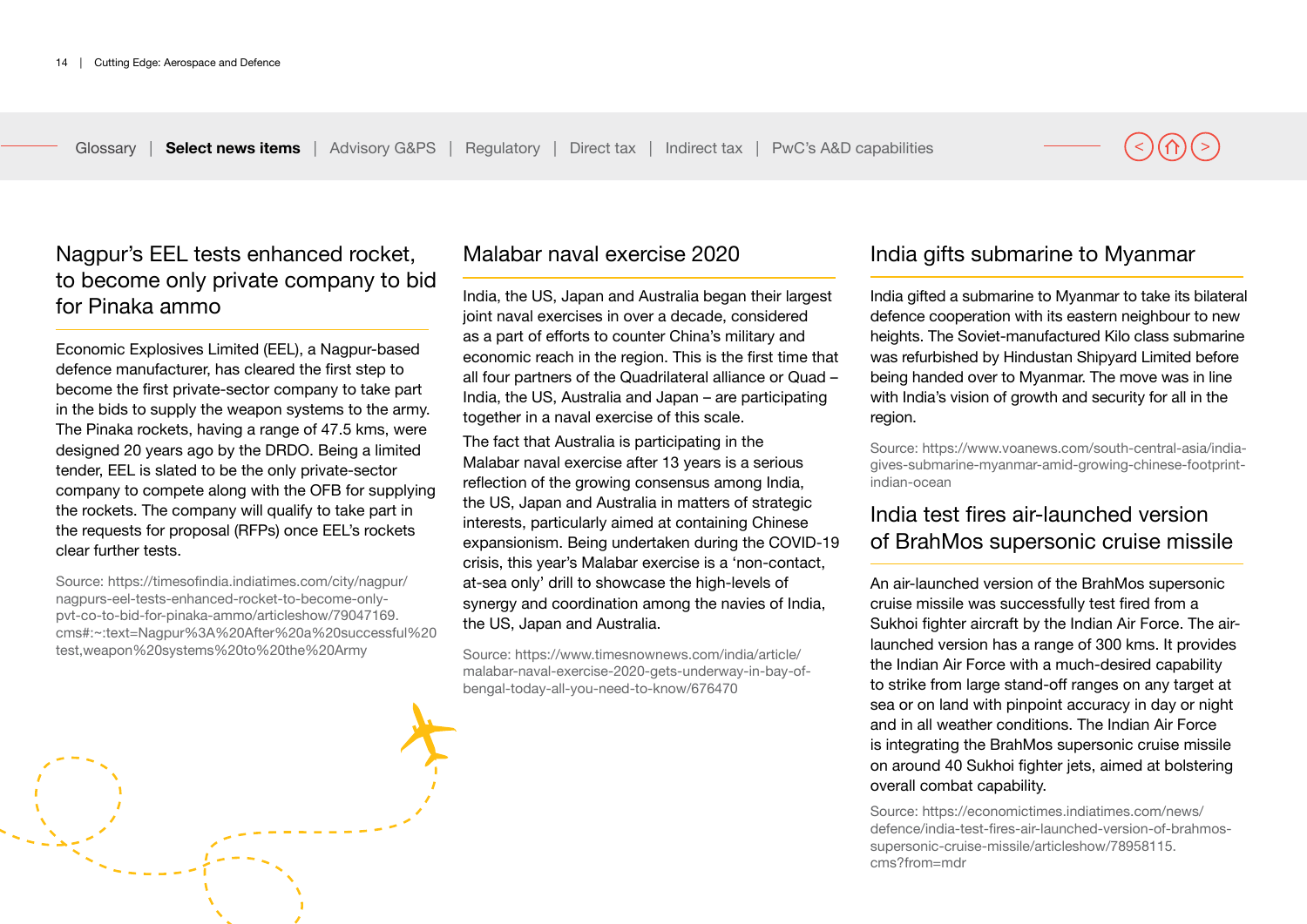# India-UAE agree to further defence cooperation through joint production and mutual trade

A webinar between India and the UAE was held on the theme of 'Indian Defence Industry Global Outreach for Collaborative Partnership: Webinar and Expo India – UAE Defence Cooperation' to boost defence exports. Senior officials from both sides participated and spoke about deep-rooted relations between the two countries. Both sides agreed to take up cooperation in defence further through joint production and mutual trade which could be a win-win proposition for both. In order to boost defence exports and to achieve the USD 5 billion defence export target in the next five years, the webinar, which was a part of a series of webinars, was organised with friendly foreign countries. The webinar was attended by more than 180 participants and more than 100 virtual exhibition stalls were set up in the Expo.

Source: https://www.indiainfoline.com/article/news-sectorcap-goods-eng-infra/india-uae-agree-to-further-defenceco-operation-through-joint-production-and-mutualtrade-120102900897\_1.html

# India can now get long-range armed drones from the US, but cost will be a factor

India and the US inked two foundational pacts, COMCASA and BECA, which has paved the way for India to acquire armed drones like Reapers or Predators for long-range precision strikes. The Indian armed forces have been pushing for the acquisition of 30 'hunter-killer' weaponised Sea Guardian or MQ-9 Reaper drones, which would cost around USD 3 billion, with fast-track procurement of six of them amidst the ongoing military confrontation with China. With the legal technology enabling pacts in place with the US, procedural hurdles for acquisition of these high-altitude, long-endurance armed drones have been cleared.

Source: https://timesofindia.indiatimes.com/india/india-cannow-get-long-range-armed-drones-from-the-us-but-costwill-be-a-factor/articleshow/78902384.cms

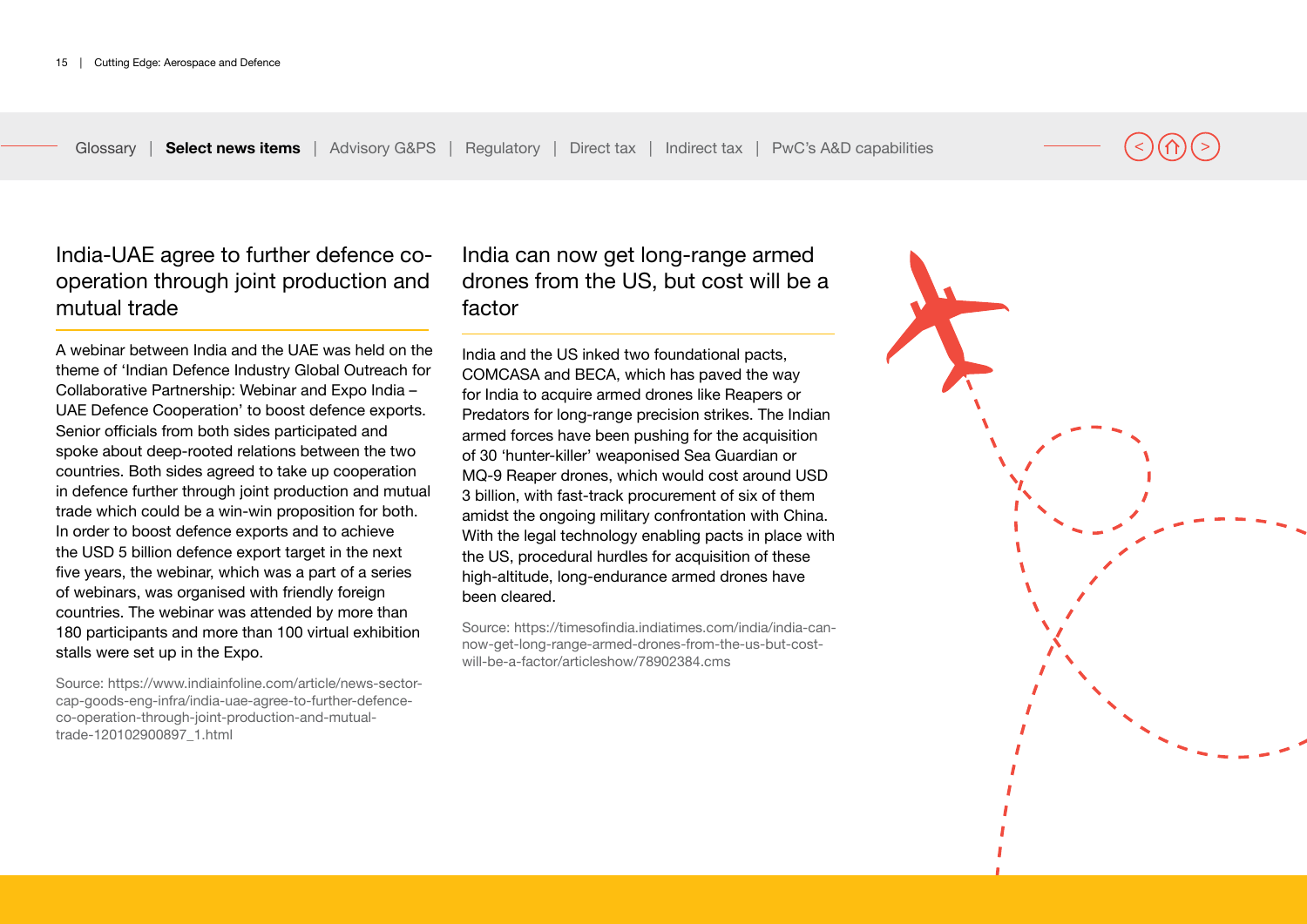# <span id="page-15-0"></span>Advisory G&PS

### Aspirational qualitative requirements

The Chief of Defence Staff has highlighted the necessity of making our qualitative requirements (QRs) in the three services more functional and operational rather than aspirational. Whilst seeking QRs for futuristic weapons and sensors is desirable, they need to be matched with operational needs. Capability and capacity of the industry also play an important part in ascertaining the viability of meeting demand created by qualitative requirements.

The ask for any equipment can range for what is existing in the market as on date or near future to what is expected in the long term. For example, rail guns using electromagnetic energy, jet-powered suits for soldiers and hypersonic missiles, etc., are going to dominate the future warfare spectrum. However, a QR for such procurement is aspirational and beyond the functional needs for today or in the near future. Many acquisition programmes have stalled due to near fictional QRs for platforms or equipment. This invariably leads to delays in procurements and is a setback for the force not having the right platform or equipment for combat.

At the same time, it is important to acquire new and advanced technologies for weapons and sensors. We need niche and cutting-edge equipment to enhance situational awareness and deliver effective ordnance on the desired target. Hence, the question to answer is how do we define the line between aspirational and operational requirements? This implores us to look at understanding the capability and capacity of the defence industry. Which technology is being manufactured and which is currently under design and development? Of the technology that would have maximum impact in improving our sensors and weapons, what is being researched and what is the success of the programmes? We may not have all the answers on a global scale. However, at a domestic level, we would perhaps have all necessary insights. Mapping answers would help us identify gaps and fill voids. As long as our QRs are not aspiring for these gaps, we would be able to strike a balance between operational and futuristic requirements. Hence, there is an urgent need for powers that are involved in procurement to create platforms and processes with adequate knowledge banks on the current and future capabilities of the domestic and global defence industry.

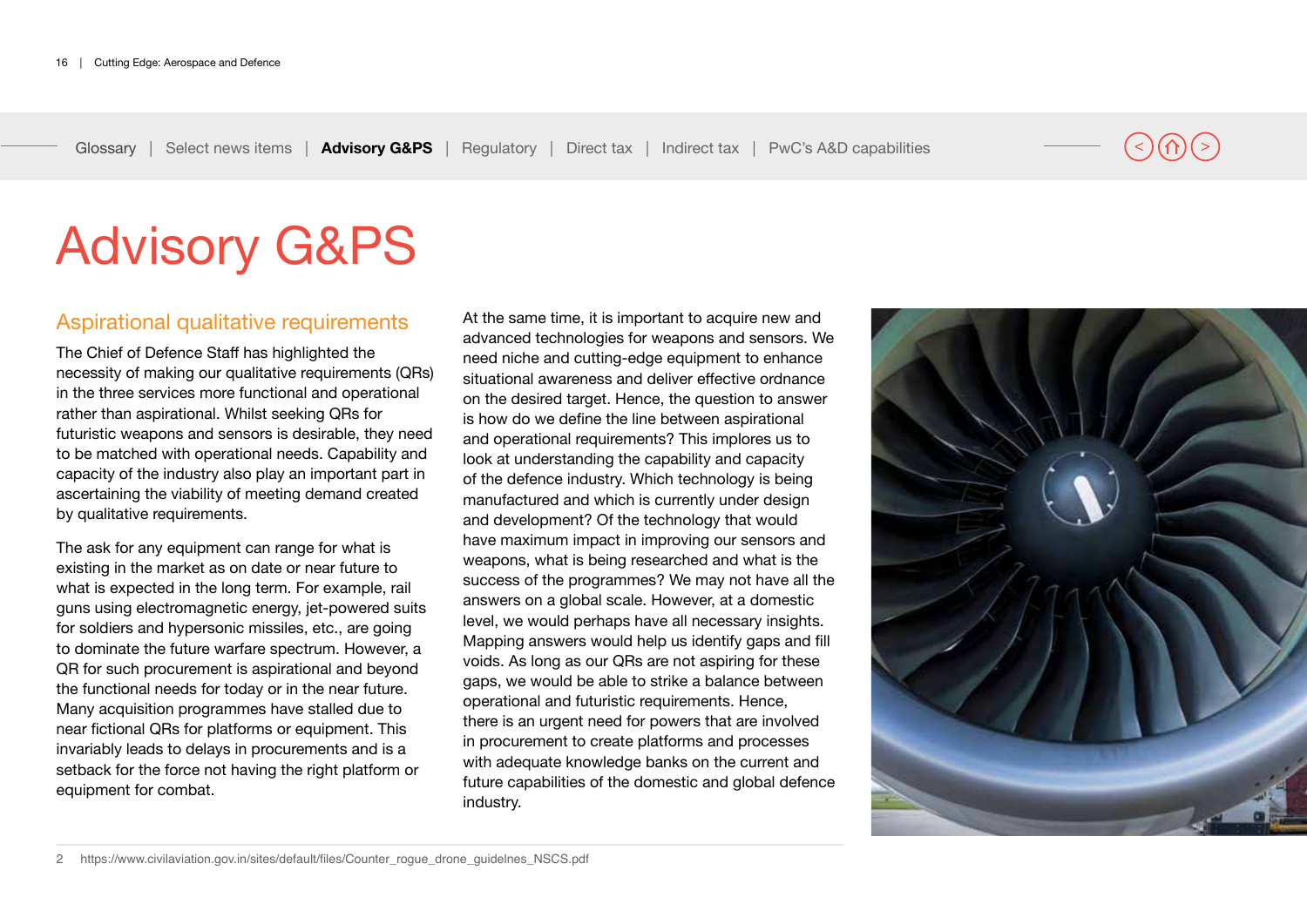Currently, when the country is moving towards empowering the domestic defence industry, it becomes imperative that we dive deeper into understanding the industry's capability and identify its strengths and weaknesses. These gaps, when compared to the requirements of the military for future combat worthiness, would help us in realising pragmatic as well as futuristic QRs, without being aspirational about figments of our imagination.

## Import embargo on 101 defence items to boost indigenisation

A negative import list for defence equipment has been published. The move is aimed towards boosting indigenous development of defence equipment and platforms. The DMA, MoD, has prepared a list of 101 items on which an import embargo would be placed beyond the timeline indicated against them. The list includes not just simple weapon parts, but also some high-technology weapon systems like artillery guns, assault rifles, corvettes, sonar systems, transport aircrafts, light combat helicopters (LCHs), radars and many other items. Wheeled armoured fighting vehicles (AFVs) for the army and submarines for the navy are also a part of the list, with an indicative import embargo date of December 2020. This is expected to result in a loss of 200 wheeled AFVs and almost

INR 5,000 crore for the army. The navy is expected to lose out on six submarines, resulting in a loss of approximately INR 42,000 crore. Similarly, the Air Force has decided to enlist the LCA Tejas MK 1A, with an indicative of which 123 are anticipated to contract at an approximate cost of more than INR 85,000 crore. The embargo on import is to be rolled out in a phased manner from 2020–2024. This will provide much-needed impetus to the private sector, especially MSMEs that are building capability and capacity in defence manufacturing. A second negative import list expected by the end of the current year or early next year.

#### **PwC's point of view**

- 1. The negative import list is estimated to result in domestic defence procurement worth INR 1.4 lakh crore (approximately USD 20 billion).
- 2. It emphasises the GoI's and the Indian Army's confidence in India's domestic defence and R&D capabilities.
- 3. While import would be stopped for several products, OEMs can partner with Indian players for manufacturing such products in India.
- 4. It is a step towards realising the GoI's vision of both Make in India and Make for the World.

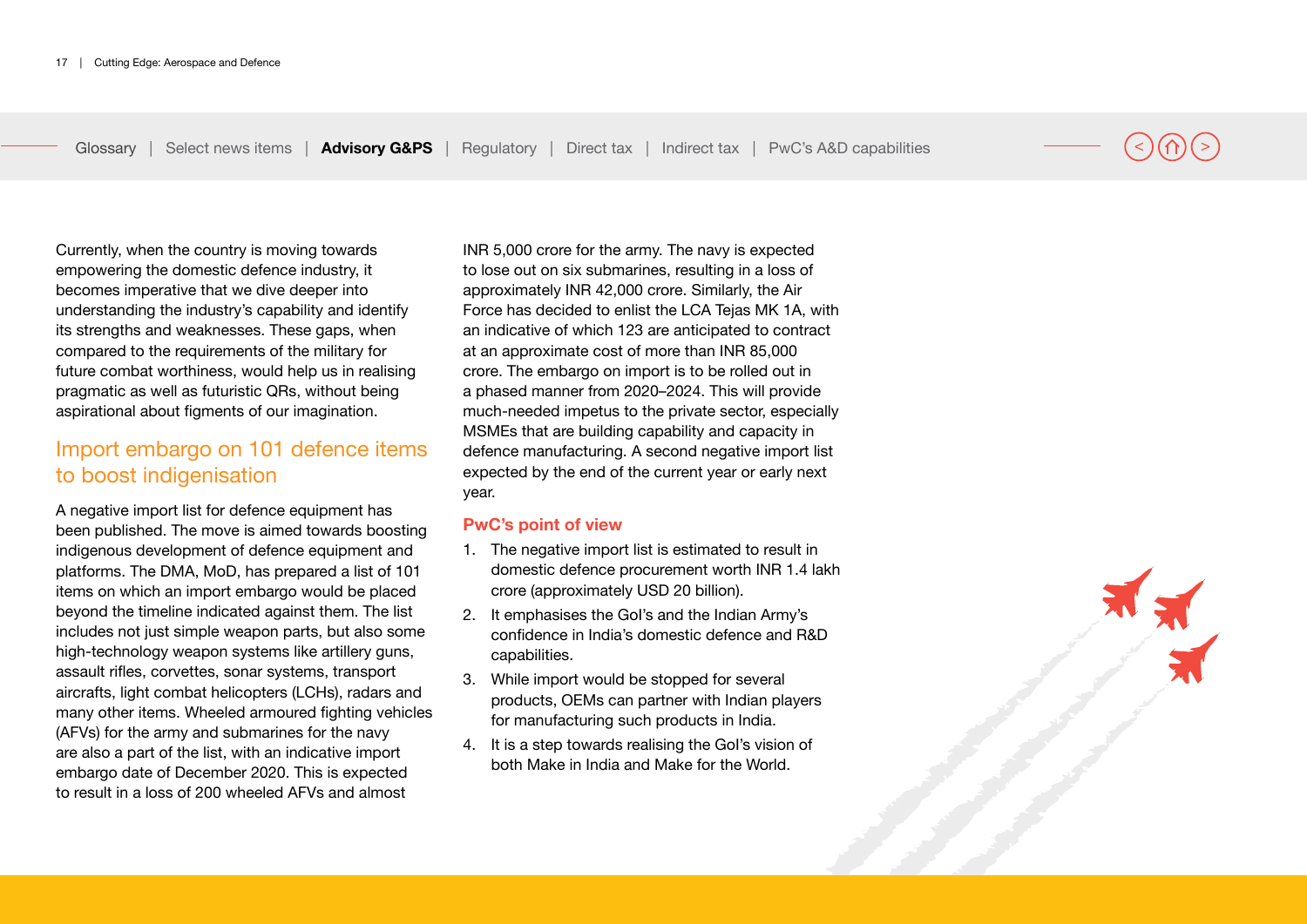# <span id="page-17-0"></span>**Regulatory**

# Defence Acquisition Procedure 2020 (DAP 2020)

The amended DAP 2020 was released in September 2020 and came into effect from 1 October 2020. The DAP 2020 has been aligned with GoI's vision of building an Aatmanirbhar Bharat (self-reliant India) by empowering the Indian domestic industry through the Make in India initiative. The DAP 2020 makes policy reforms in the defence sector more prominent and is focused towards enhancing self-reliance in defence production, indigenising spares, overhauling trial and testing procedures based on realistic services qualitative requirements (SQRs), ensuring requisite monitoring by a project management unit (PMU) for time-bound procurement and empowering the Indian domestic defence manufacturing industry. With the announcement of the new FDI policy in September 2020, the DAP 2020 has adequately included provisions that encourage FDI to establish

manufacturing hubs for both import substitution and exports, while protecting the interests of the Indian domestic defence manufacturers.

#### **The DAP 2020 has incorporated certain specific reforms enunciated in the Aatmanirbhar Bharat Abhiyan:3**

- a. Notification of a list of weapons/platforms for ban on import: Relevant incorporation has been done in the DAP 2020 to ensure that no equipment as mentioned in the list is procured via import post the timelines notified. These equipment may, therefore, be procured under the Buy (Indian – Indigenously Designed, Developed and Manufactured [IDDM]), Buy (Indian), Buy and Make (Indian) (only if Buy quantities are zero) and Buy (Global - Manufacture in India) (only if Buy quantities are zero) categories of acquisition.
- b. Indigenisation of imported spares: The request for information (RFI) stage will explore willingness of the prospective foreign vendors to progressively undertake manufacturing and set up an indigenous ecosystem at the spares/subcomponent level. A new category of Buy (Global – Manufacture in India) has been incorporated to enable

manufacturing of either the entire/part of an equipment or spares/assemblies/subassemblies/ maintenance, repair and overhaul (MRO) facility for an equipment through its subsidiary in India. Coproduction through intergovernmental agreements (IGA) has also been proposed to achieve import substitution and reduce life cycle cost. The inclusion of contractual enablement provides the buyer's right to optimise life cycle support costs and system enhancements through an indigenous ecosystem.

- c. FDI in defence manufacturing: With the announcement of a new FDI policy, suitable provisions have been incorporated in the DAP 2020 like introduction of the new category 'Buy (Global – Manufacture in India)' to encourage foreign OEMs to setup manufacturing/ maintenance entities through their subsidiary in India, while enabling requisite protections for the domestic industry.
- d. Time-bound defence procurement process and faster decision making: It has become a mandate for setting up of a PMU to support the contract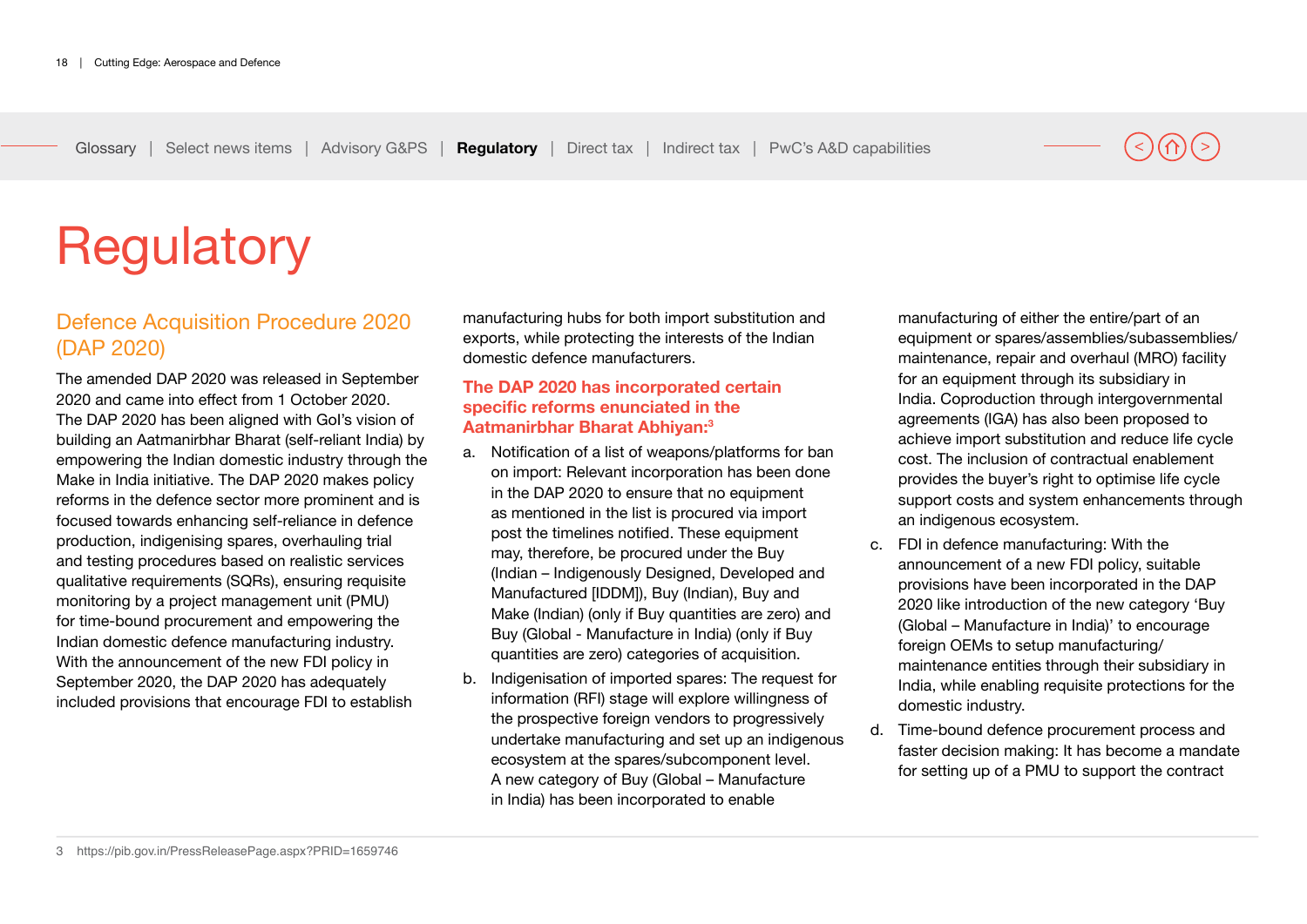management process. The PMU will facilitate obtaining advisory and consultancy support in specified areas to streamline the acquisition process. Apart from establishing a PMU, the process of formulating SQRs has also been further refined by analysing the 'comparative' equipment available in the global and domestic markets. The DAP 2020 also emphasises on simplification of trial procedures to promote competition based on the principles of transparency, fairness and equal opportunities to all and not as a process of elimination.

### **The key policy changes that have been notified in the DAP 2020 are highlighted below:4**

Capital acquisition schemes in the DAP 2020 are now broadly classified as Buy, Buy and Make, Leasing, Design and Development (D&D), and Strategic Partnership Model (SPM). Under the Buy scheme, procurements are categorised as Buy (Indian – IDDM), Buy (Indian), and Buy (Global). Under the Buy and Make scheme, the procurements are categorised as Buy and Make (Indian) and Buy (Global – Manufacture in India). The categories, in decreasing order of priority, are:

a. Buy (Indian – Indigenously Designed Developed and Manufactured), i.e. Buy (Indian-IDDM).

- b. Buy (Indian)
- c. Buy and Make (Indian)
- d. Buy (Global Manufacture in India)
- e. Buy (Global)

**Introduction of new procurement categories: The DAP 2020 has proposed the introduction of four new categories of procurement – Leasing, D&D, Strategic Partnership Model (SPM) and Buy (Global – Manufacture in India).**

- **a. Leasing:** The new procurement category 'Leasing' has been introduced as a new category for acquisition in addition to existing Buy and Make categories to substitute huge initial capital outlays with periodical rental payments. It would be permitted in two subcategories, i.e. Lease (Indian), where the lessor is an Indian entity and is the owner of the asset, and Lease (Global). Cases where lease of equipment may be preferred are:
	- i. where procurement is not feasible due to time constraint
	- ii. where the asset/capability is needed for a

specific time or would be underutilised if procured

- iii. where smaller numbers of assets are needed, and administrative /maintenance infrastructure expenditure would be high
- iv. when service life lease rentals are a better option compared to a one-time acquisition cost
- v. to gain experience for operational exploitation of equipment

vi. due to operational necessity.

#### **PwC's point of view**

The innovative concept of leasing military equipment will reduce the financial burden for budget-constrained defence capital procurements. It will also facilitate shorter procurement cycles and induction of advanced technologies in minimal lead time. A similar model has been followed for the induction of INS Chakra, a nuclear-powered attack submarine leased from Russia.

Leasing will provide foreign OEMs a new avenue to sell their products faster.

<sup>4</sup> https://www.mod.gov.in/sites/default/files/Amend270720\_0.pdf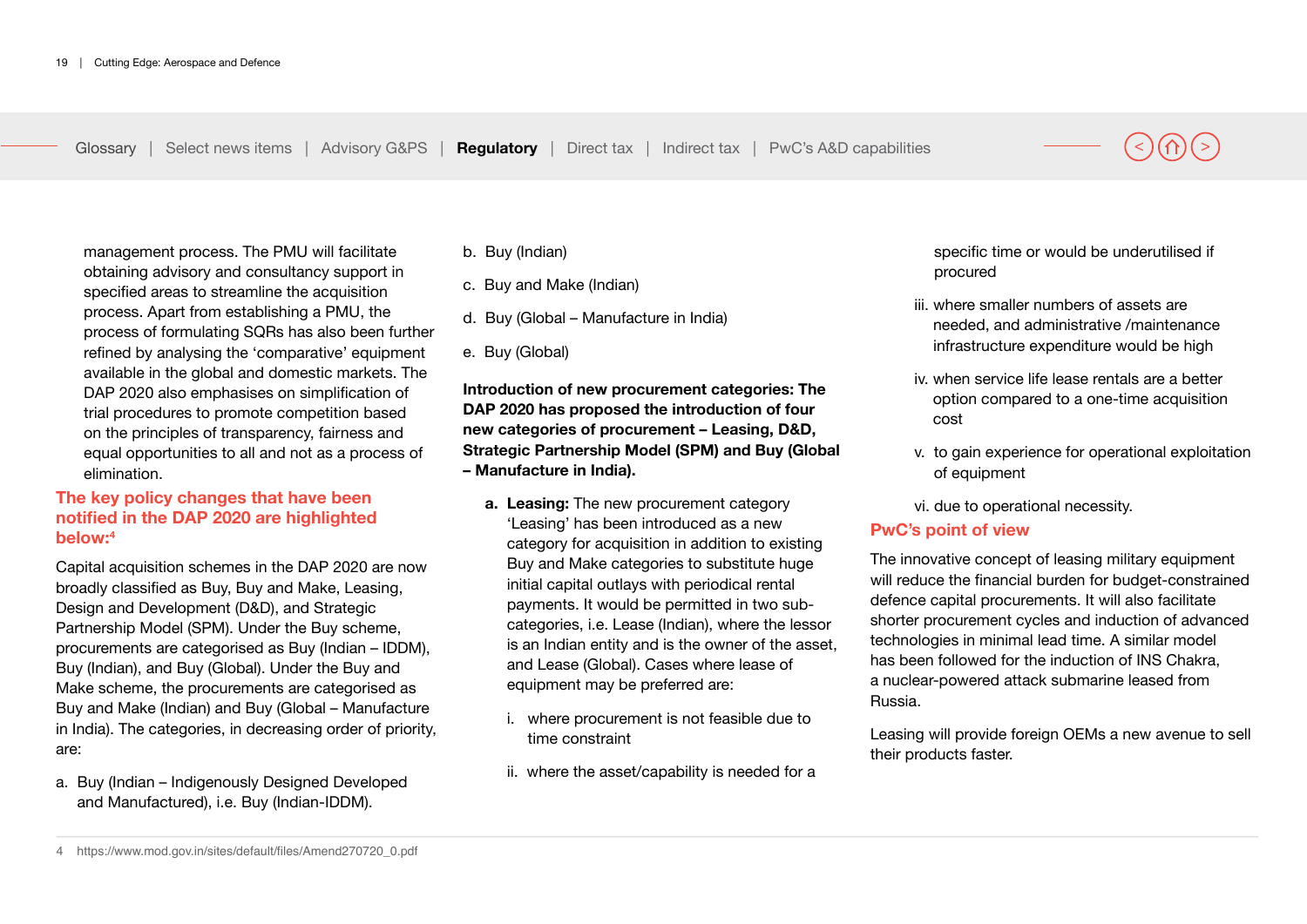- **b. Design and Development (D&D):** Acquisitions covered under the D&D/Innovation category refer to equipment/system/ subsystem/ assembly/subassembly, major components, or upgrades thereof, to be designed, developed and manufactured by an Indian vendor/similar D&D projects by the Defence Research Development Organisation (DRDO)/ processed by the services through their internal organisations, such as base workshop/ dockyards/ base repair depots etc., with or without participation of private industry. The DAP 2020 has consolidated the existing Make Technology Development Fund (TDF) and Innovations for Defence Excellence (iDEX) schemes under this umbrella. Chapter III of the DAP 2020 provides further details on this category which is subcategorised as:
	- **i. Make schemes:** Make I, Make II and Make III
	- **ii. Innovations:** iDEX and Open Competition approach.
- **c. Strategic Partnership Model (SPM):** The existing SPM has been incorporated as a new procurement category in the DAP, 2020. Detailed norms and procedures of the same have been provided in chapter VII 'Revitalising Defence Industrial Ecosystem through Strategic Partnerships' of the DAP, 2020.

#### **PwC's point of view**

Adding SPM to the procurement categories removes confusion about its status as a procurement category. It provides details about the procedure for selecting the strategic partner, finalising a bid and the role of OEMs and the MoD. D&D and SPM categories will provide a boost to the Make in India initiative in the defence sector. Foreign OEMs can participate by entering into joint ventures (JVs) or technology partnerships for the Indian domestic defence manufacturing industry to participate in programmes under these categories.

**d. Buy (Global – Manufacture in India):** This category defines an outright purchase of equipment from foreign vendors with a minimum of 50% indigenous content (IC) on cost basis of the total contract value which can be achieved in the manufacturing of either the entire equipment or spares/assemblies/ subassemblies/MRO facility for the entire life cycle support of the equipment. through its subsidiary in India. This category has been introduced to encourage foreign OEMs to shift their manufacturing/services base to India.

#### **PwC's point of view**

India has been an alternative attractive manufacturing destination due to the lower cost of resources and availability of cheap labour. This category provides

an additional incentive to foreign OEMs for setting up their subsidiaries, manufacturing non-licensable defence goods or providing MRO services. They can also benefit from investing in the sector, especially in the proposed defence corridors in Uttar Pradesh and Tamil Nadu.

It should be noted that the DAP 2020 also allows vendors eligible for participating in a higher category to be permitted to participate in a lower category, provided they meet the requirements for the same.

**Increased IC across categories: The MoD has proposed to increase IC stipulated in various procurement categories to support the Make in India initiative.**

| Procurement category Proposed IC       |                                                           |  |
|----------------------------------------|-----------------------------------------------------------|--|
| Buy (Indian - IDDM)                    | Indigenous design and $\geq$<br>50%                       |  |
| Buy (Indian)                           | In case of indigenous design<br>$>$ 50% otherwise $>$ 60% |  |
| Buy and Make (Indian)                  | $\geq$ 50% of the Make portion                            |  |
| Buy (Global –<br>Manufacture in India) | $> 50\%$                                                  |  |
| Buy (Global)                           | Foreign vendor - nil; Indian<br>vendor $\geq 30\%$        |  |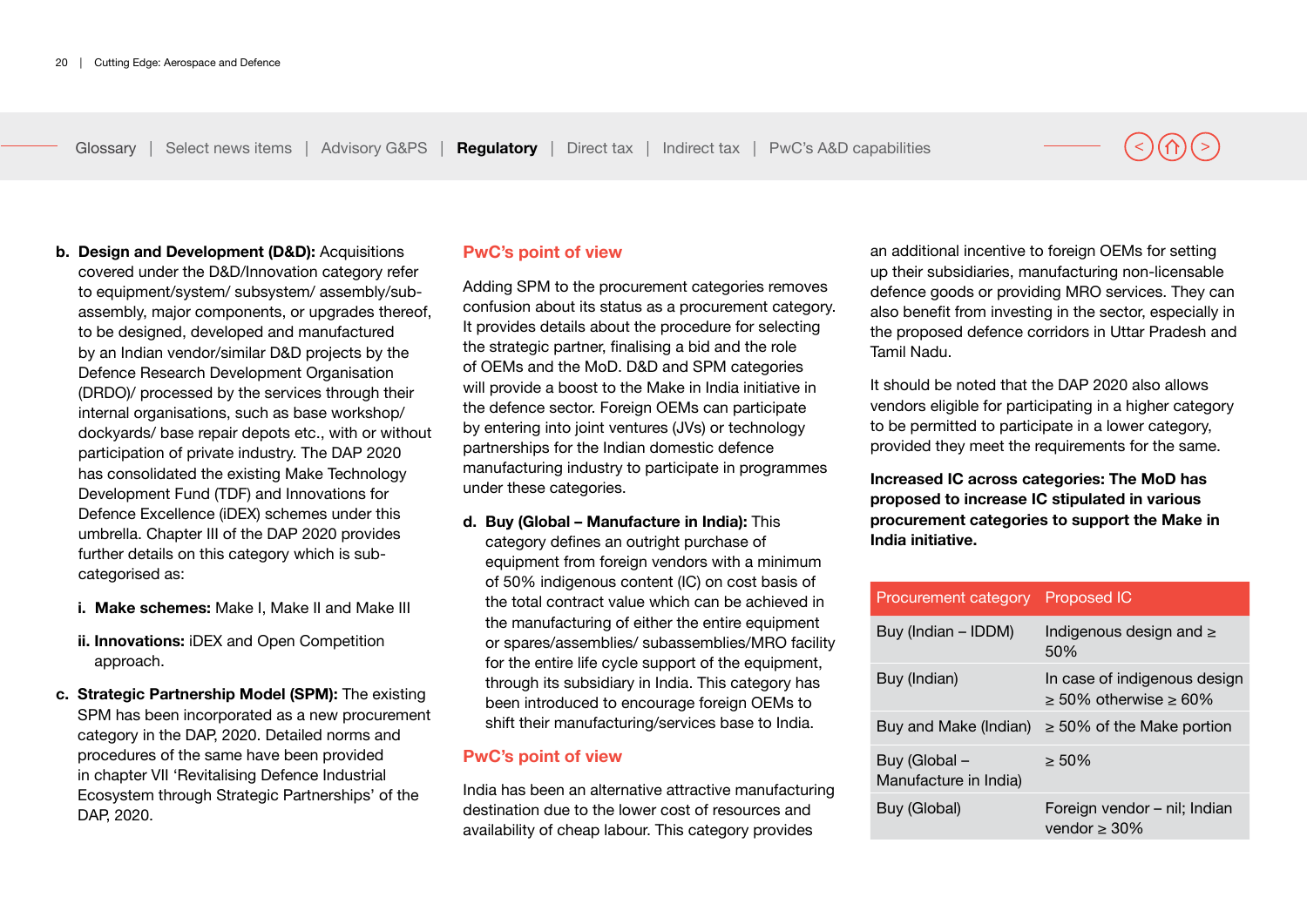

In case of niche, technology-based equipment, like in aerospace – with no availability of desired material in the country – the MoD may recommend lower IC than that stipulated in the category. In such cases, if IC becomes less than 30% of the base contract price, discharge of offsets will be applicable.

#### **PwC's point of view**

- **a. IC verification:** On an average, there is a 10% increase in IC across all categories. Evidently, there a strong push towards indigenisation. The DAP 2020 stipulates a simple and practical verification process to compute, declare and validate IC content in each contract.
- **b. IC calculation:** According to the DAP 2020 IC will now be calculated on base contract price, i.e. total contract price without taxes and duties.
- **c. Focus on indigenous military material:** The DAP 2020 promotes the usage of indigenous military material with provisions for examination of platforms and other equipment/systems at the RFI stage and has formulated incentives for vendors for using indigenous raw material.
- **d. Focus on indigenous software:** In order to leverage the highly developed indigenous software expertise existing in the country, the DAP 2020 provides options for operating base applications for critical components (such as fire control systems, radars, encryption, communications, etc.) on indigenous software in Buy (Indian- IDDM) and Buy (Indian) cases.

#### **Offset guidelines:**

a. Offset banking has been taken off.

- b. Avenues of offset discharge through "investment in 'kind' (provision of equipment) through the non-equity route" have been omitted.
- c. Offset discharge by other entities is permitted.
- d. Offset discharge through ToT to Indian enterprises is to be on valuation basis. Where technology is proposed to be transferred for investment in ToT to Indian enterprises for manufacturing eligible products, a third-party valuation from the recognised/certified valuation firms duly accepted by the Indian offset partner (IOP) must be submitted. The chapter on Defence Offset guidelines clearly specifies that the valuation of offset credits for investments in ToT will be supported and justified through the cost approach and market approach.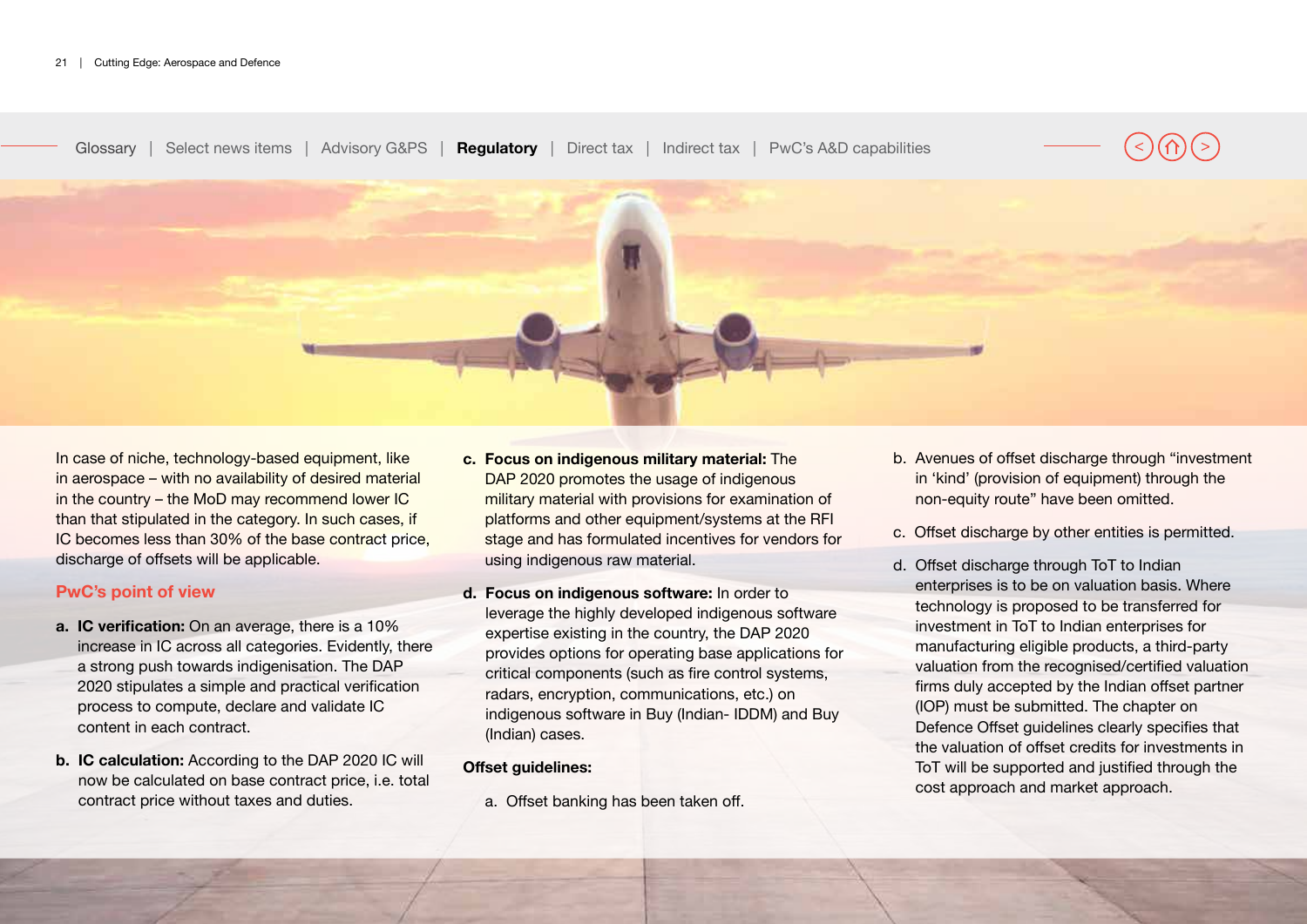#### **e. Multipliers:**

| Avenues for offset discharge                                             | Category                                                  | <b>Multipliers</b>             |
|--------------------------------------------------------------------------|-----------------------------------------------------------|--------------------------------|
| Direct purchase or exports                                               | Eligible products                                         | 1.0                            |
|                                                                          | Components of eligible<br>products                        | 0.5 (this is the<br>reduction) |
|                                                                          | Where IOP is an MSME                                      | 1.5                            |
| Investment in defence                                                    | Indian enterprise                                         | 1.5                            |
| manufacturing                                                            | Indian enterprise in a defence 2.0<br>industrial corridor |                                |
| Investment in ToT to Indian<br>enterprises                               | Eligible products                                         | 2.0                            |
| ToT to Government institutions<br>and establishments                     | <b>ToT</b> to Government<br>institutions                  | 3.0                            |
| Technology acquisition by<br>the DRDO in areas of critical<br>technology | Technology acquisition by the 4.0<br><b>DRDO</b>          |                                |

#### **f. Other noticeable changes to the offset policy:**

- i. Inland/coastal security and civil aerospace products and all services have been omitted from the list of eligible products for offsets.
- ii. Removal of the clauses of ownership by resident Indian citizens and control is a welcome change towards encouraging partnerships between Indian players and foreign OEMs.
- iii. Exemption of offsets to foreign vendors in the ab-initio single vendor case,



including procurements based on intergovernmental agreements (IGAs)/ Foreign Military Sales (FMS)

- iv. A new annexure (appendix VII to E) has been added with the list of technologies that may be transferred to Government establishments to discharge offset.
- v. The Defence Offset Management Wing (DOMW) will review the yearly progress reports of OEMs.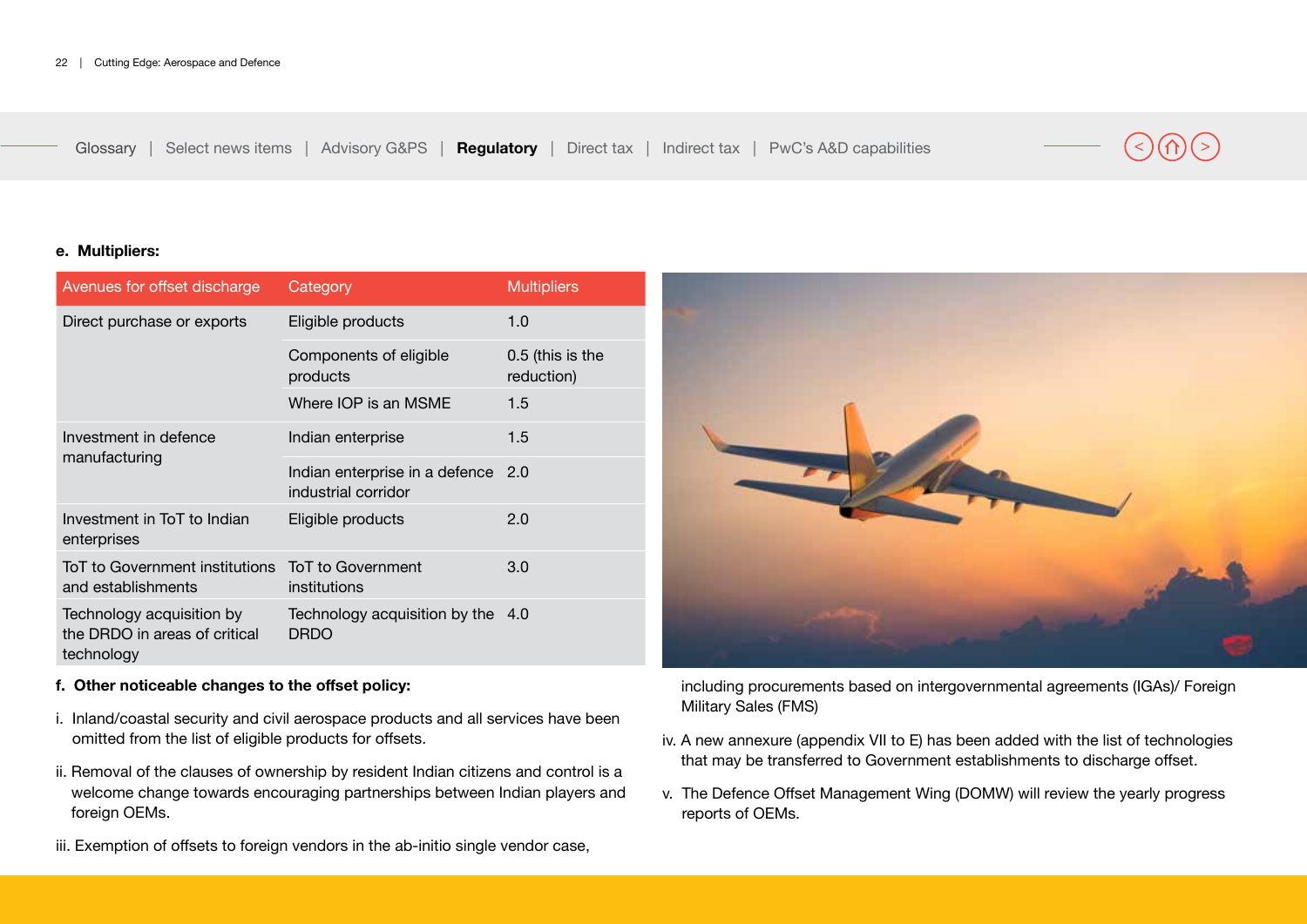#### **g. Eligible products**

The following products have been deleted from the list of products eligible for discharge of offset obligations:

- i. Ammunition, including fuses for small arms, mortars, cannons, guns, howitzers, anti-tank weapons
- ii. Other explosive devices and charges in ammunition and explosives category
- iii. Armoured or protective equipment
- iv. Facilities and equipment required for testing. certification, qualification and calibration of hull forms, platform, propulsion and machinery control systems, weapons sensors and related equipment including enhancement of stealth features and EMI/EMC studies for warships, submarines and auxiliaries
- v. Software products
- vi. Setting up of maintenance and repair facility for equipment/weapons and sensors and other marine systems including related technical civil works
- vii. Aircraft equipment, related equipment specially designed or modified for military use, parachutes and related equipment
- viii. Specialised equipment for military training or for simulating military scenarios, specially designed simulators for use of armaments and trainers and training aids viz. simulators, associated equipment, software and computer-based training modules
- ix. Miscellaneous equipment and materials designed for military applications, specially designed environmental test facilities and equipment for the certification, qualification, testing or production of the above products
- x. Software specially designed or modified for the development, production or use of above items, including software specially designed for modelling, simulation or evaluation of military weapon systems, modelling or simulating military operation scenarios and command, communications, control, computer and intelligence (C4I) applications
- xi. High-velocity kinetic energy weapon systems and related equipment
- xii. Accessories and components under all product categories
- xiii. All products for inland/coastal security
- xiv. All civil aerospace products
- xv. All services

### **PwC's point of view**

The offset banking provision has been discontinued in the DAP, 2020. This was an industry-friendly provision in the previous version of the policy. Moreover, it was an important component of the Make in India strategy as it kick-started local production to build supply chains in anticipation of contracts that often take over ten years to award. The discontinuation of the offset banking provision will be a big disappointment for both OEMs and local manufacturers.

Offset discharge by other entities is permitted, which is a welcome change. The industry's long-awaited demand has been partially fulfilled. Offset discharge can now be permitted by entities other than the prime vendor/tier-1 sub-vendor on a case-to-case basis, for all avenues except direct purchase and ToT to Indian enterprises. However, further clarity is required from the MoD about the definition of other entities. The rationale for excluding direct purchase and ToT to Indian enterprise is not clear. For offset discharge through ToT to Indian enterprises, a third-party

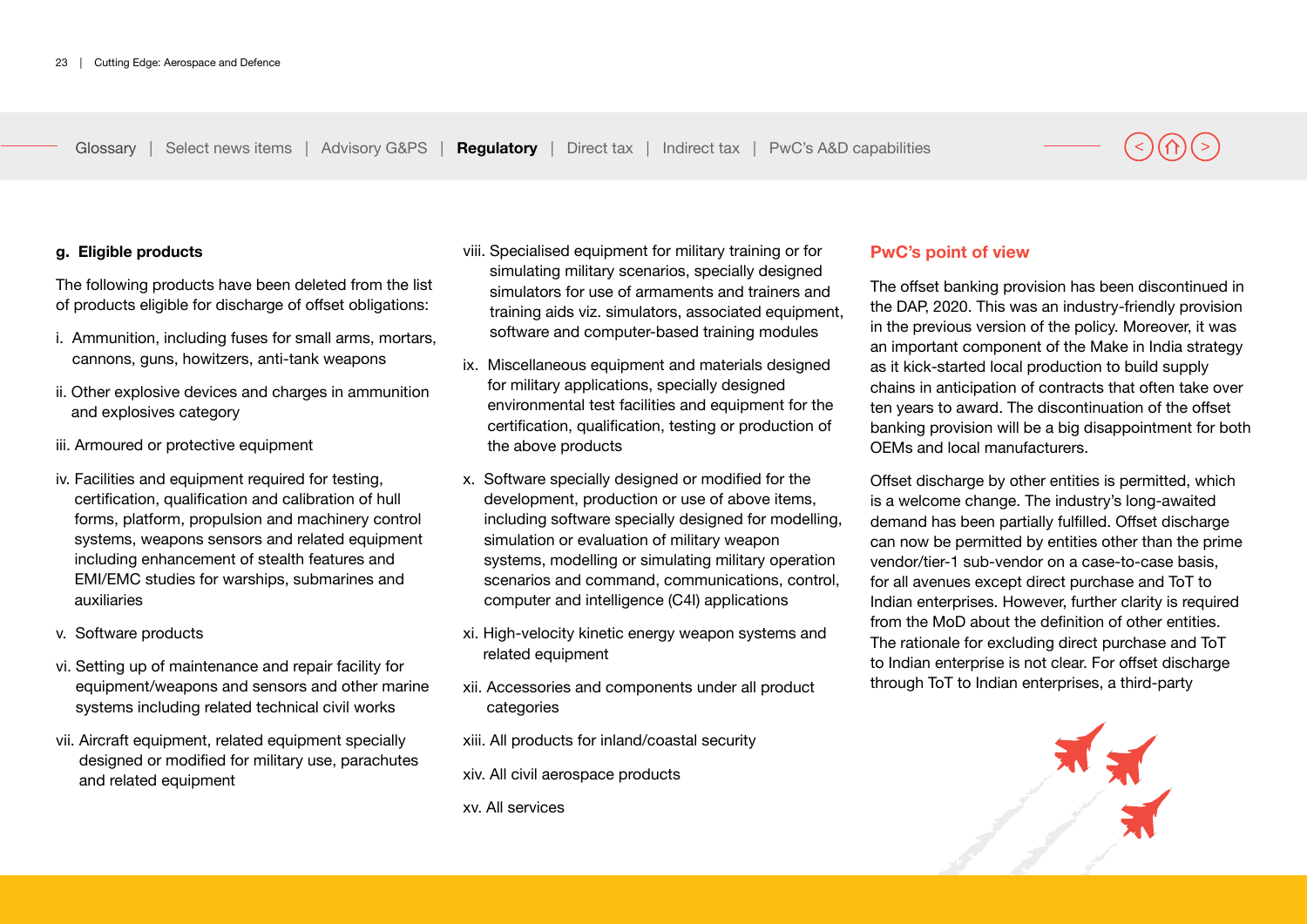valuation from the recognised/certified valuation firms will be submitted for claiming the offset credits. This is a welcome move as it resolves a significant concern of the industry and addresses the issue of giving impetus to ToT for high-value manufacturing in India.

The DAP 2020 introduced a new concept where preferences will be given to complete defence products over components. This will be implemented by reducing the offset credits by half (0.5 times) for offset discharge through components of eligible products, whereas any offset discharge through complete eligible products/systems will be multiplied by one times. The disincentive may be a step back for the Make in India campaign's offset policy and a disappointment for the Indian domestic defence manufacturing industry and OEMs. It must be recognised that component manufacture is the building block of any supply chain. It is not possible to leapfrog local component manufacturing in a costeffective manner as it would significantly increase costs, though the MoD's focus on assembly and final integration is well placed.

The MoD has clarified that for contracts under the DAP 2020, OEMs cannot claim banking credits for excess offset discharges over and above what has been mentioned in the proposal. Any new transaction would not be eligible for offset banking from the day the DAP

2020 comes into effect. The MoD still needs to clarify how existing banking applications would be taken forward.

The list of products eligible for discharge of offset obligations has been pruned significantly, which would reduce the means for offset discharge by OEMs. From a national manufacturing perspective, removing civilian aerospace is counterintuitive to the Make in India objective. It is well established that a strong civil aerospace industry is an essential prerequisite for building a military aerospace industry. The two are connected, with the civil sector providing the scale and order volume to support investments in R&D and manufacturing. Almost every global military aerospace OEM has a civilian arm.

Additionally, all testing and software services have been removed. Any new product design requires both high-value extensive software development as well as testing. Moreover, even though there is a push for inclusion of indigenous software as part of the equipment to be procured through mandatory technical requirement or Enhanced Performance Parameters (EPP), as mentioned in chapter II, it gets no offset credit.

#### **D&D or Make and Innovation category: The DAP 2020 has proposed the following key changes:**

#### **a. Make**

- i. Make-I (Government funded): The Government's funding support has been reduced from 90% to 70% of prototype development cost or maximum INR 250 crore (USD 33.8 million) per development agency (DA).
- ii. Make-II (Industry funded): To boost innovation, the MoD has proposed that where innovative solutions have been offered even by a single individual or a firm, the cases would be progressed as a resultant single vendor.
- iii. Make-III (Indigenously manufactured [IM]): These would encompasssubsystems/subassembly/ assemblies/components/materials/ammunition, etc., which although not designed/developed indigenously, are being manufactured in India as import substitution for product support of weapon systems/equipment held in the inventory of the services. Indian firms may manufacture these either in collaboration or with ToT from foreign OEMs. Schemes under Make III (IM) will be procured under the Buy Indian route with a minimum IC of 60%.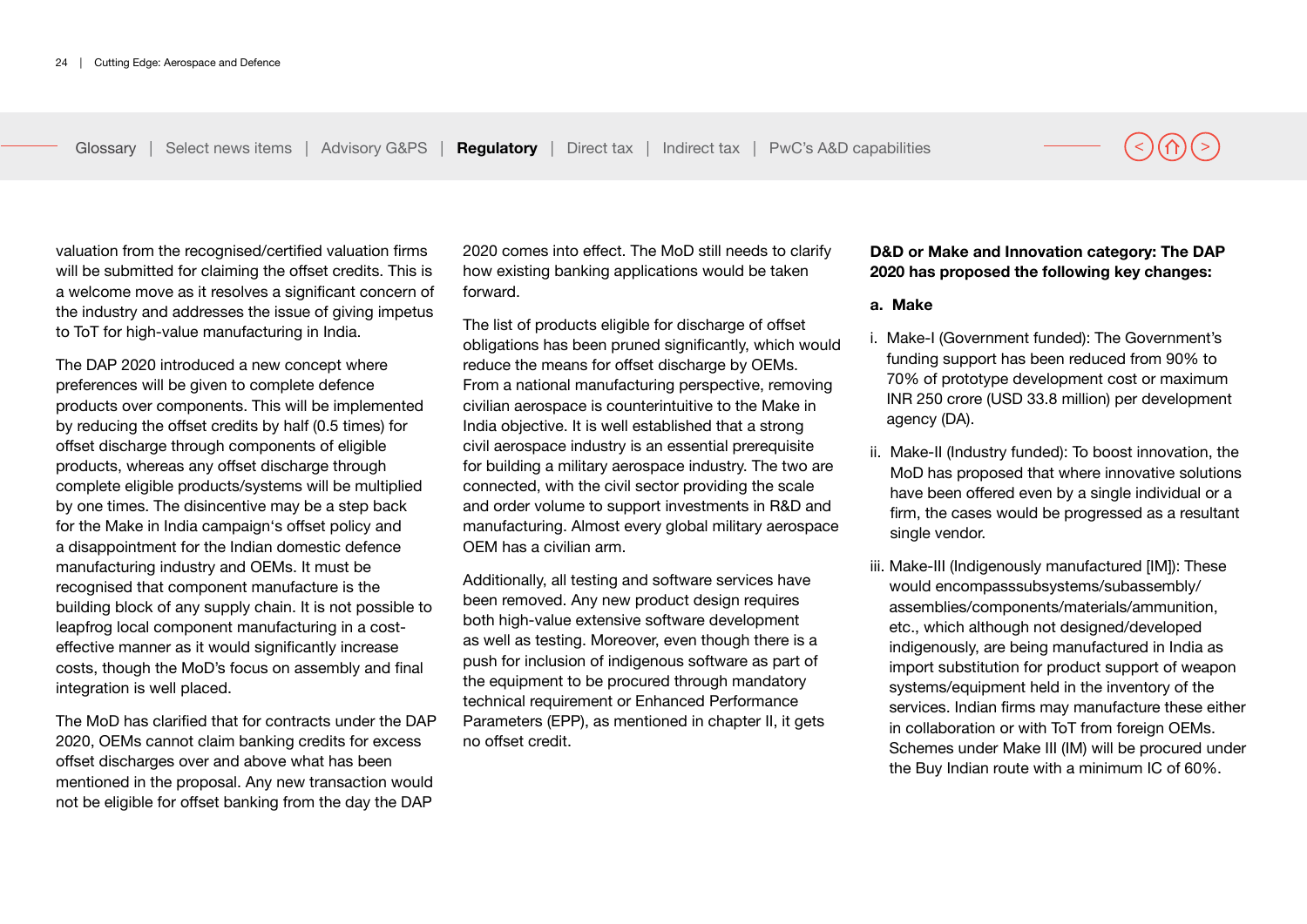**PwC's point of view**

This is a welcome move that will encourage innovation and initiative by the industry to undertake R&D. Make III would give impetus to the indigenisation of spares/ inventory and address obsolescence management issues. OEMs can partner with the Indian industry as technology partners. Also, Make processes are simplified for MSMEs, as they provide relaxed trials and procedure, and encourage the industry to produce prototypes.

#### **b. Innovation**

- i. **iDEX:** The scheme has now been made part of the DPP. Projects launched by start-ups, MSMEs, etc., with low-capital investments and high innovation would be supported through grants and pursued under the iDEX category. The procurement of the final product will be processed under the Buy (Indian – IDDM) route.
- **ii. Open competition:** To support out-of-the-box thinking and encourage wider participation of innovators/entrepreneurs, an open-competition approach has been introduced to promote innovation. The process will be user led and focus on known problems impacting the services. Projects which develop prototypes within two years and in which the cost of

prototype development of each unit does not exceed the enhanced powers of the Vice-Chief of the Defence Staff (VCDS)/Vice Chiefs/head of the organisation under the R&D schedule of the Delegation of Financial Powers to Defence Services (DFPDS) will be pursued under this category.

- **iii. TDF:** The DRDO's TDF schemes have now been made part of the DPP, which aim at creating an ecosystem for enhancing cutting-edge technology capability by leveraging the domestic capabilities available with Indian industries, especially MSMEs. It also includes start-ups and provides them funding through grants for the development of defence capabilities and dualuse technologies that are currently not available with the Indian defence industry or have not been developed so far. For cases in which prototypes have been developed under the TDF schemes, procurement will be made under the Buy (Indian – IDDM) category, with assurance of orders and no dilution of quantities. This is a welcome step to ensure orders for MSMEs and start-ups who invest in TDF Schemes.
- c. The industry can also forward suo moto proposals under Make-II, Make-III, as well as opencompetition categories.

**Commercial terms –** price variation clause (PVC): As clearly stated in the DAP 2020 in case of participation by only Indian vendors, the provision of a PVC may be incorporated in the RFP, where the period of deliverables commencing post contract is more than 36 months. The PVC will be applicable for 18 months after the last date of bid submission till the date of bid opening and thereafter, from the effective date of contract. Detailed guidelines to the PVC can be found in annexure VIII of the DAP, 2020.

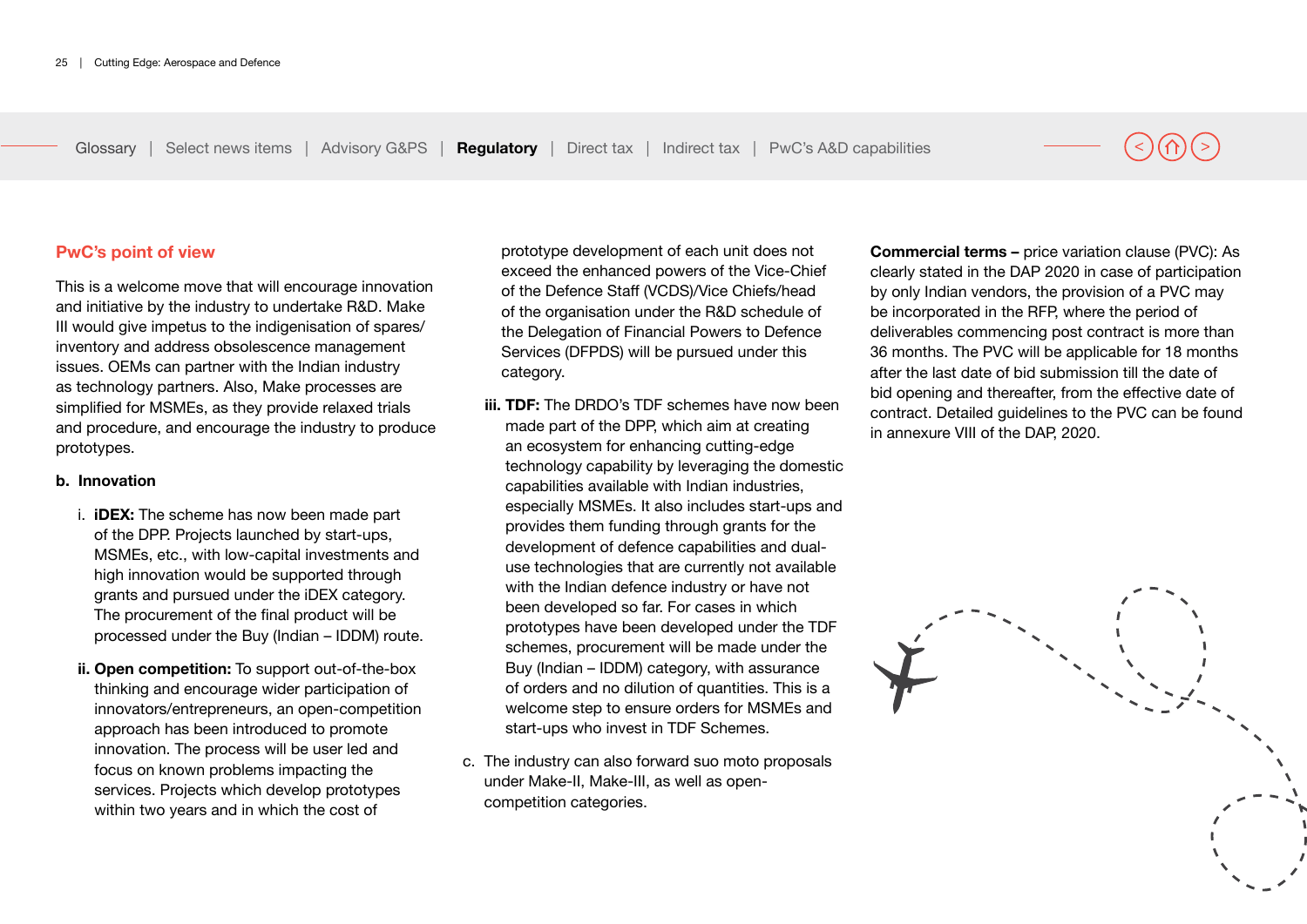

#### **SQRs:**

#### **a. Essential parameters: These have been further defined and categorised as:**

- i. Operational parameters: Unambiguous, nonnegotiable, essential functional requirements laid down by the services, which clearly define the basic profile of an equipment/ system, specifying minimum acceptable performance requirements, thereby defining core capabilities of the equipment/system would be termed as operational parameters.
- ii. Technical parameters: Based on the operational parameters, scientific and technical characteristics required in the system to achieve these operational capabilities would be drawn out after due analysis of contemporary and developing technology in the field.
- iii. Maintainability and ergonomic parameters: These parameters will primarily relate to aspects like maintenance, crew comfort, storage of equipment and packing material.
- b. The timelines for preparation of the SQRs and approval of the acceptance of necessity (AoN) have been specified to six months each (or cumulatively one year) to minimise procurement

delays. Steps taken towards reducing the timelines for preparing the SQRs and approval of the AoN to one year would expedite the acquisition process.

c. SQRs are now permitted to be amended after the AoN is accorded and before issuance of the RFP. This is a welcome step as it would help in reframing the SQRs with evolving technologies and market capability towards acquiring the best equipment.

**Long-term product support: The DAP 2020 has proposed a long-awaited concept of long-term product support, which has been made mandatory for capital procurements for at least three–five years beyond the warranty period. This includes the following, which will ensure maintainability, performance and reliability throughout the operational life of the equipment:**

- a. Engineering Support Package (ESP)
- b. Annual Maintenance Contract (AMC)
- c. Comprehensive Maintenance Contract (CMC)
- d. Life Cycle Support Contract (LCSC)
- e. Performance Based Logistics (PBL)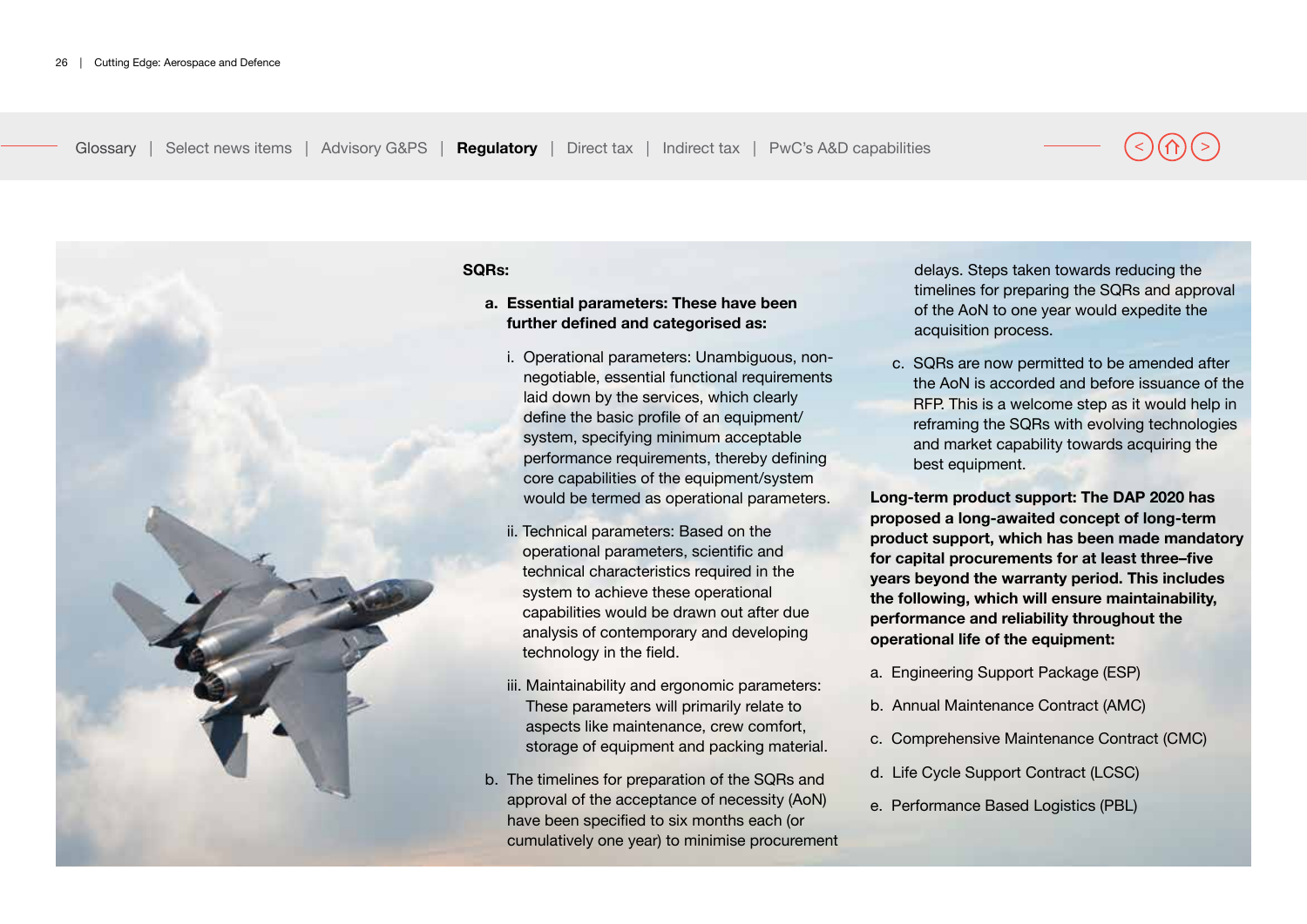#### **New chapters: The following new chapters have been added to the DAP, 2020.**

- a. Post Contract Management: The chapter stipulates the procedures to be adhered for managing the post-contract activities. Post Contract Management involves ensuring compliance with the terms and conditions of a contract, managing contractual amendments, quality assurance, timely payment and deliveries, and resolving claims and disputes. A welcome step like Post Contract Management procedures would help in laying down the key performance indicators (KPIs) for the industry to ensure effective delivery and address a plethora of issues that vendors face during the execution stage. It will help in formalising procedures post signing of a contract with respect to inspections, levying of liquidity damages, contract amendments, etc.
- b. Information and Communication Technology (ICT): The chapter comprises policy and procedures for procurement and management of system products and ICT systems. This chapter was already present in the DPP, 2016, and has been added as a separate chapter under the DAP, 2020. This is a welcome step as it resolves the peculiar issues related to

the procurement of ICT-intensive equipment, especially those equipped with interoperability and built-in upgradability, and enhanced security requirements. It will also harness expertise in the Indian software industry.

c. Procedure for acquisition of systems designed and developed by the DRDO/DPSUs/OFB: To enable acquisition and induction of equipment/ systems developed by the DRDO/DPSU/ OFB into the services, a separate chapter has been introduced in the DAP, 2020. This chapter describes the procedure for the design and development of equipment/ systems by the DRDO/DPSU/OFB in detail, which will lead to subsequent induction. The procedure highlighted in this chapter will enable the acquisition and induction of equipment/system developed by the DRDO/ DPSU/OFB into the services. This will help in translating the existing indigenous technological capability into systems, and thus promoting the implementation of the Make in India initiative with indigenous technology.

#### **PwC's point of view on other notable changes**

a. The DAP 2020 has revised the definition of the Indian vendor. The DAP 2020 states that for

defence products requiring industrial licence, an Indian entity can only be classified as an Indian vendor if it's an incorporation/ownership as per the Companies Act, a partnership firm, proprietorship and or any other type of ownership model as per the relevant laws, and complying with guidelines/licensing requirements as stipulated by the DPIIT. On the other hand, for defence products not requiring an industrial licence, an Indian entity registered under the relevant Indian laws and complying with all the regulations in force applicable to that industry will be classified as an Indian vendor. The following two additional conditions will apply to the definition for Buy (Indian – IDDM), Make I, Make II, development cum production partner (DcPP) in D&D acquisitions through the DRDO/DPSUs/OFB and strategic partnership (SP) model categories:

i. Ownership by resident Indian citizen(s): Further, a company is considered as owned by resident Indian citizens if more than 50% of its capital is directly or beneficially owned by resident Indian citizens and/or Indian companies that are ultimately owned and controlled by resident Indian citizens. This implies that the maximum permitted FDI shall be 49%. Pyramiding of FDI in Indian holding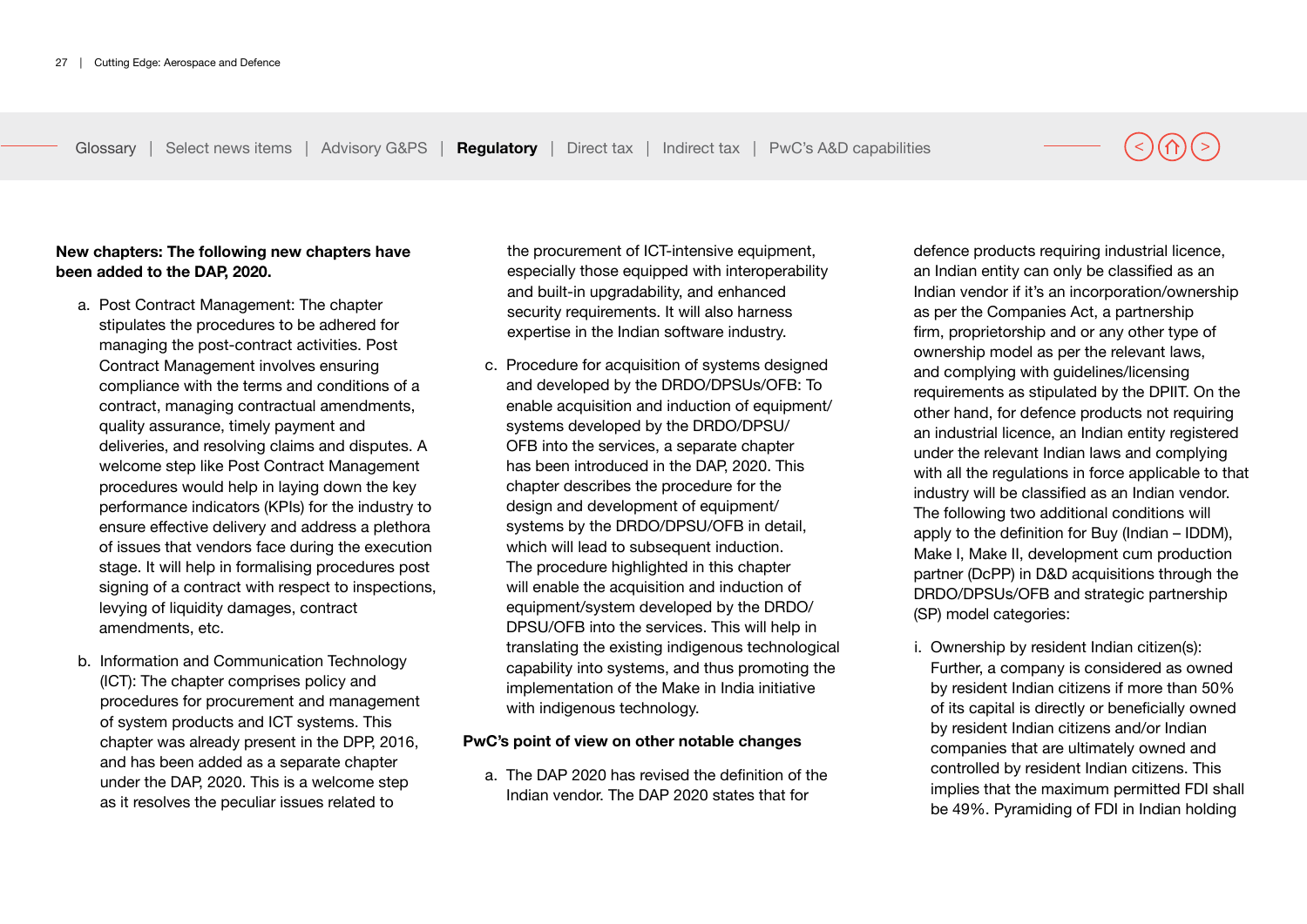companies or in Indian entities subscribing to shares or securities of the applicant company or the strategic partner shall not be permitted. Indirect foreign investment shall be accounted for in calculating the 49% FDI.

- ii. Control by resident Indian citizens(s) (as defined in the Companies Act, 2013): Control shall include the right to appoint the majority of directors or to control the management or its policy decisions, including by virtue of their shareholding or management rights, or shareholders' agreements or voting agreements.
- b. Rationalisation of trial and testing procedures: The methodology and timelines for Field Evaluation Trials (FET) have been stipulated.5
	- i. Testing equipment, based on its application and condition, can obtain appropriate certifications.
	- ii. Scope of trials will be restricted to physical evaluation of core operational parameters. Other parameters may be evaluated based on vendor certification, certification by accredited laboratories, computer simulations of parameters.
- iii. Avoid duplication of trials and waiver will be granted based on Certificates of Conformance. Ensure simultaneity of various trials and wherever feasible, entire trials should be conducted by a Combine Trial Team in order to save time.
- iv. Requisite opportunity will be afforded to participating vendors to rectify shortcomings/ faults during the Trials with permission to carry out repairs.
- v. Request for Proposal will apprise vendors to submit the draft Acceptance Test Procedure (ATP), to be finalised by the QA agency during Technical Trials. Sample size for destructive tests, including the aspect of cost to be borne by seller will be stated upfront in the RFP for vendor.
- vi. No repetition of inspections will be done especially during acceptance of equipment. Third Party Inspections will also be carried out.

This is a positive step as invariably the FETs were extending way beyond the stipulated timelines, thereby resulting in the OEMs incurring unforeseen expenses.

- c. For repeat orders, the AoN will be accorded in a single stage and no FET will be conducted. This is another welcome step, as it would give leeway to the SHQ to reorder specified equipment without the mandatory requirement of another FET.
- d. Commercial bids will now be inclusive of all taxes and duties. On the one hand, it will give the buyer an apple-to-apple comparison of bids on landed cost basis but on the other hand, this may eliminate the level-playing field between Indian and foreign vendors due to the differences in taxation.
- e. Buy (Indian IDDM), Make I, Make II, the production agency in D&D, OFB/DPSU and the SP model will be exclusively reserved for Indian vendors meeting the criteria of ownership and control by resident Indian citizens with FDI of not more than 49%. This is a welcome move as it will provide exclusivity to all those looking to succeed in the domestic Indian defence manufacturing industry.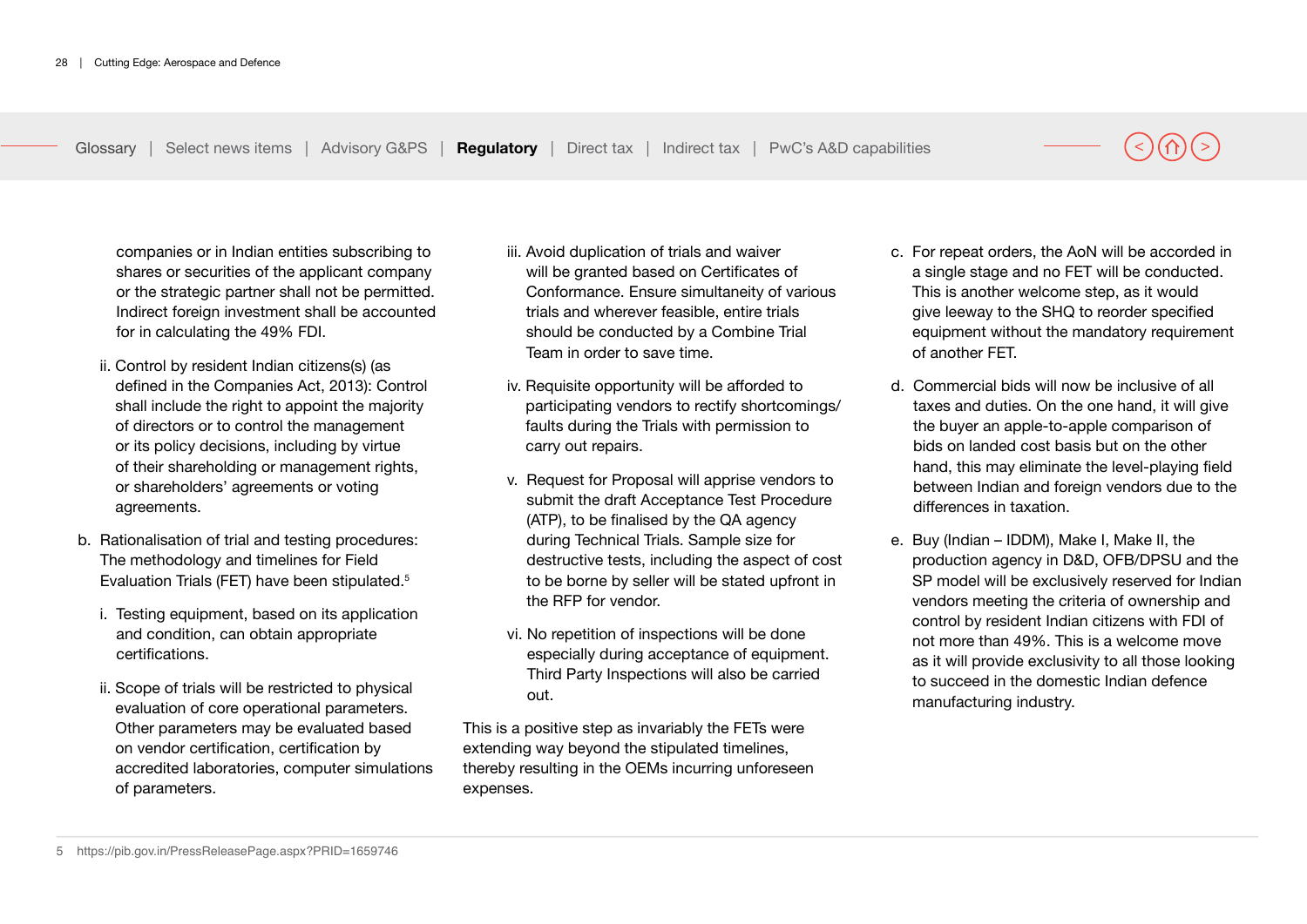# Liberalisation of foreign investment limit in defence sector

In furtherance to the Aatmanirbhar Bharat (self-reliant India) announcements to transform India into a selfreliant global defence manufacturing hub, the DPPIT, the Ministry of Commerce and Industry (MoCI) and the GoI have notified changes to the FDI policy in the defence sector and proposed changes in September 2020.

#### **Amendments in the FDI policy in the defence sector**

As per the earlier FDI policy, foreign investment up to 49% was permitted in defence manufacturing under the automatic route. Foreign investment beyond 49% was permitted, subject to approval of the DPIIT in consultation with the MoD, Ministry of Home Affairs (MHA) and Ministry of External Affairs (MEA).

### **Key highlights**

The limit of foreign investment in the defence industry, subject to industrial licence under the Industries (Development and Regulation) Act, 1951, and manufacturing of small arms and ammunition under

the Arms Act, 1959, increased from 49% to 74%,<sup>7</sup> subject to the following conditions:

- 1. For companies seeking fresh industrial licenses, FDI up to 74% under the automatic route shall be permitted.
- 2. For companies not seeking industrial licence or that already have Government approval for foreign investment, the following shall apply:
- Infusion of fresh foreign investment up to 49% or change in equity/shareholding pattern/foreign investor would require an intimation to the MoD, vide submission of a declaration with the Ministry within 30 days of such change.
- Proposals for raising FDI beyond 49% from such companies will require prior Government approval.
- Foreign investment in the defence sector beyond 74% is allowed subject to Government approval, wherever such investment is likely to result in access to modern technology or for other reasons.
- Other conditions remain the same.
- The changes will be effective from the date of notification under the Foreign Exchange Management Act, 1999 (FEMA).

### **PwC's point of view**

Liberalising the foreign investment norms for the defence industry is a welcome move. The amendments will encourage foreign investments in this strategic sector and would provide an impetus to India's defence manufacturing ecosystem. The provisions under the Arms Act, 1959, and the Arms Rules, 2016, to grant licences for manufacturing several defence items still require majority ownership and control with Indian residents, thereby limiting FDI up to 49% for companies seeking industrial licence for such products. The Government is required to bring harmonisation across the Arms Rules and the FDI policy to realise the intent of this amendment. For greenfield investments requiring new industrial licences, FDI up to 74% will be allowed under the automatic route.

7 https://dipp.gov.in/sites/default/files/pn4-2020\_0.PDF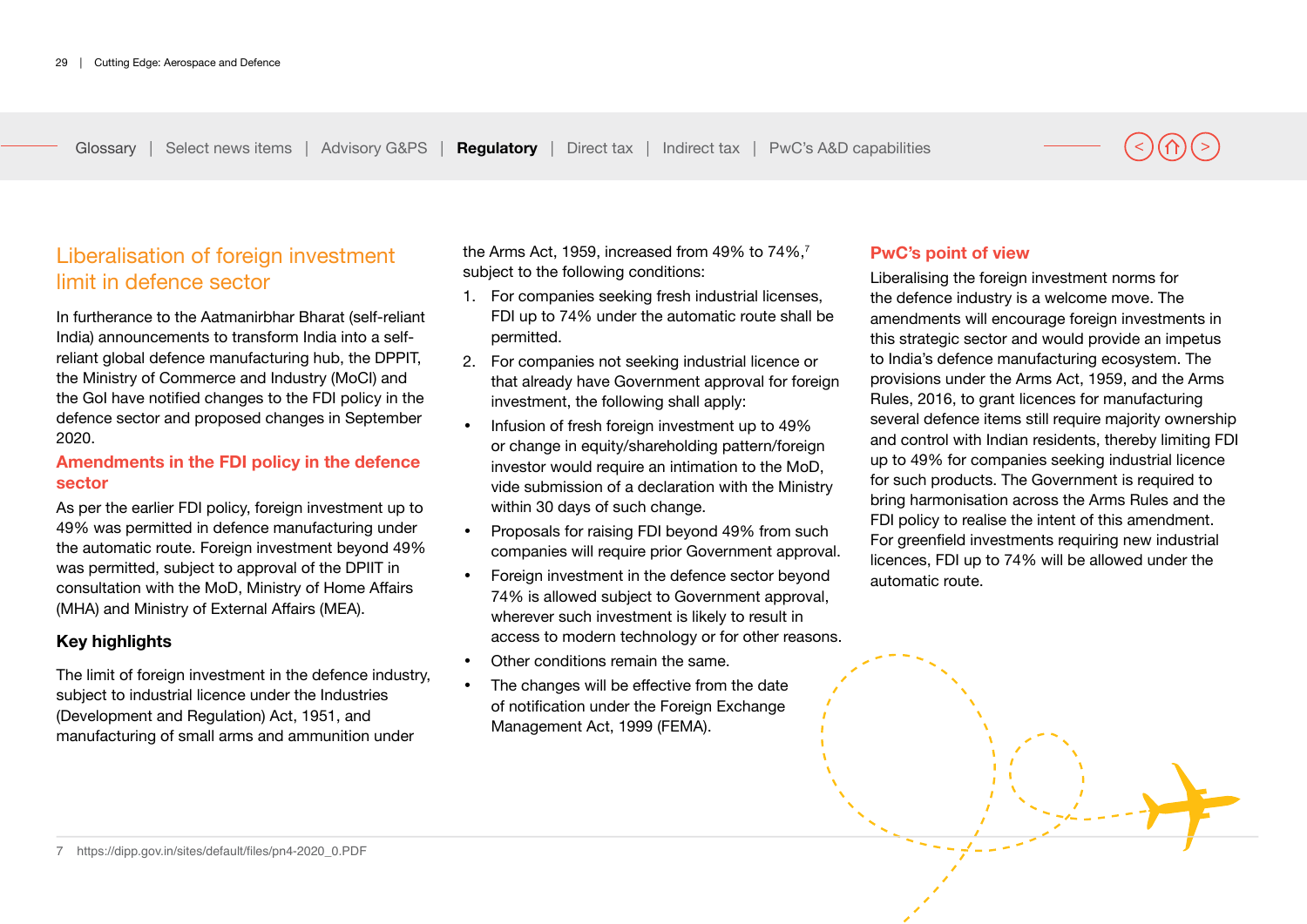# Aircraft and component leasing is included under the IFSC Authority Act, 2019

In furtherance to the Aatmanirbhar Bharat (selfreliant India), the country is the world's third-largest domestic civil aviation market and this growth has been largely fuelled in last decade by low-cost airlines entering sale and lease back (SLB) transactions with foreign lessors to procure aircraft. Approximately 70% of aircraft operated by airlines in India are on lease as compared to the global average of 41%. The MoCA-headed Project Rupee Raftar is focused on developing a local aircraft leasing and financing ecosystem within the country. A key component of this initiative was the setting up of the International Financial Services Centres (IFSC) Authority. The IFSC Authority discussed the inclusion of aircraft financing and leasing as a financial product. On 16 October 2020, the Union Government notified aircraft lease as a financial product to be provided by financial institutions in IFSCs.



### **Key highlights**

A financial institution, a unit set up by IFSC, is engaged in rendering financial services in respect of a financial product pertaining to aircraft lease (which includes operating and financial leases, hybrids of operating and financial leases of aircraft or helicopters and engines of aircraft and helicopter or any part thereof) and has now been given official recognition under the IFSC Authority Act, 2019.

#### **Some of the services which an institution dealing with aircraft leases in the IFSC may now undertake include:**

- 1. buying or selling aircraft leases
- 2. safeguarding and administering aircraft, helicopters or parts thereof on operating, financial or hybrid leases – belonging to other persons
- 3. offering, managing or agreeing to manage assets such as aircraft, helicopters or parts thereof on operating, financial or hybrid leases – belonging to other persons
- 4. exercising any right associated with assets (aircraft, helicopters or parts thereof) on operating, financial or hybrid leases
- 5. arranging to carry out any of the above services.

### **Role of the IFSC Authority in relation to aircraft leases as financial products**

The Union Government has established the IFSC Authority with its head office at Gandhinagar, Gujarat. The Authority will develop and regulate financial products (now including aircraft leases) and financial institutions (persons engaged in the provision of financial services, viz. aircraft leases).

#### **PwC's point of view**

Notifying aircraft leases as a financial product is a welcome move and it will pave the way for development of the civil aviation sector in India. Additionally, it will promote aircraft leasing and financing activities from Indian entities. It will also support onshore aircraft leasing and financing, which is the most profitable segment of the aviation value chain, and will support local carriers, who have placed orders for more than 1,000 aircraft.

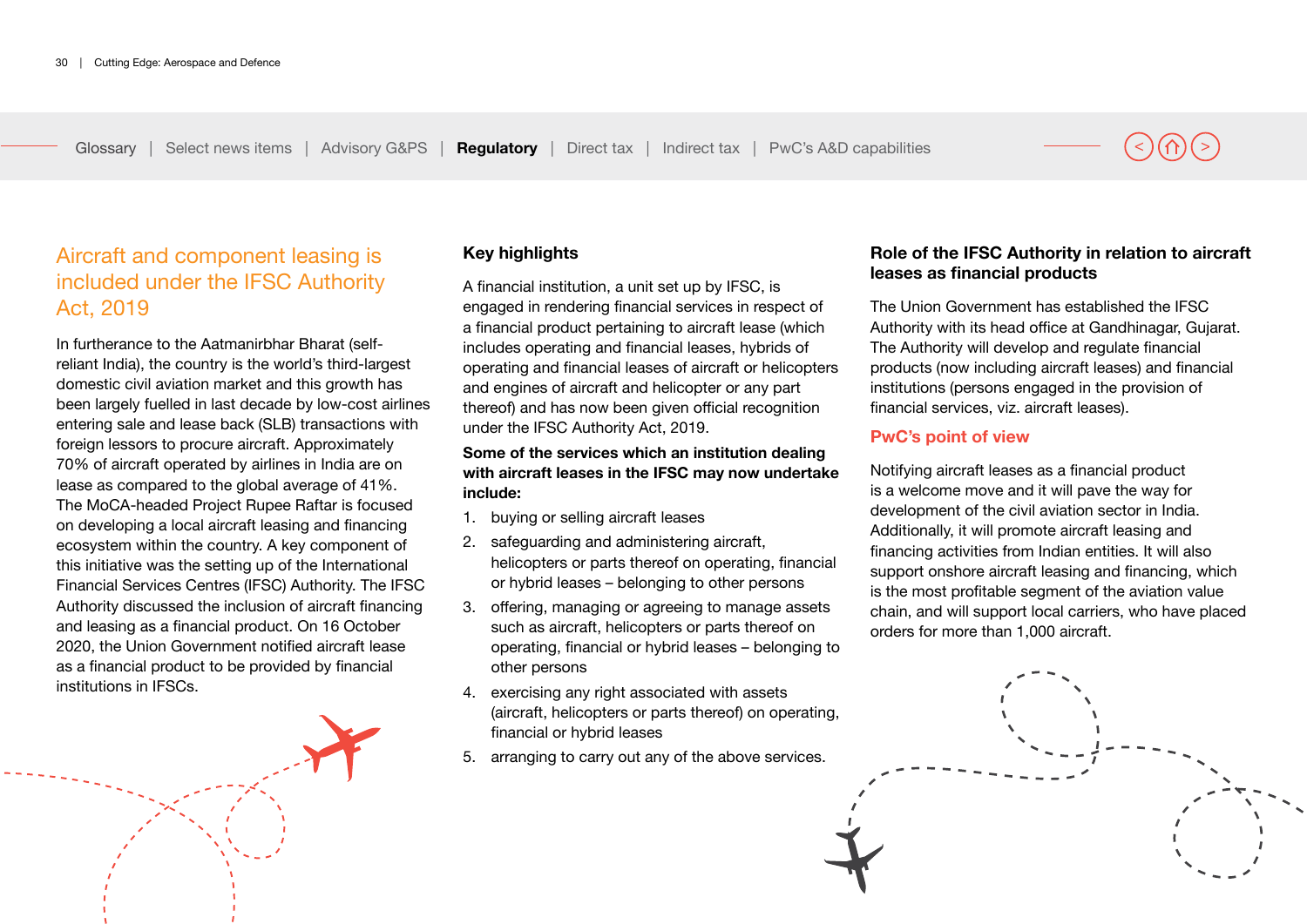# <span id="page-30-0"></span>Direct tax

# Direct tax updates

### **Beneficial DTAA rate on dividends prevails over DDT rate prescribed under the Income-tax Act, 19618**

#### **Facts**

- Giesecke & Devrient (India) Pvt Ltd (G&D India) is an Indian company and is a wholly owned subsidiary of Giesecke & Devrient, GmbH (G&D Germany). G&D India primarily deals in trading of currency verification and processing systems.
- G&D India declared dividend to its shareholders and paid dividend distribution tax (DDT) at the rate prescribed under Section 115-O of the Income-tax Act, 1961 (the Act).
- During the course of appellate proceedings before the Delhi bench of the Income Tax Appellate Tribunal (ITAT) in relation to certain transfer pricing and corporate tax adjustments by the assessing officer (AO), G&D India filed an application to admit an additional ground to restrict the DDT rate

prescribed under the Act to the rates prescribed under Article 10(2) of the India-Germany tax treaty.

### **Issue before the ITAT**

• Whether the DDT rates prescribed under the Act as applicable to dividends paid to German shareholders by an Indian company could be restricted to the rates prescribed under Article 10(2) of the India-Germany tax treaty?

### **ITAT's ruling**

- Whether the DDT rates prescribed under the o The genesis of charge for levy of additional income tax under Section 115-O of the Income-tax Act, 1961, on the profits declared/distributed and paid by a corporate assessee by way of dividend can be traced to the charging provisions of Section 4 of the Act which provides for charge of tax, including additional income tax on total income of every person.
- The definition of the term income under Section

2(24) of the Act includes income from dividends and the definition of the term tax under Section 2(43) of the Act covers additional income tax levied under Section 115-O of the Act.

- A very high weightage was given by the ITAT to the intent behind the introduction of the concept of DDT. As per the Memorandum to Finance Bill, 1997, and 2003, DDT was introduced for the purpose of administrative convenience and not as a legal necessity. The memorandum clearly emphasises that DDT is a charge on dividends.
- The Memorandum to Finance Bill, 2020, has specifically mentioned that the incidence of tax is on the payer company and not on the recipient where it should normally be, as the dividend is

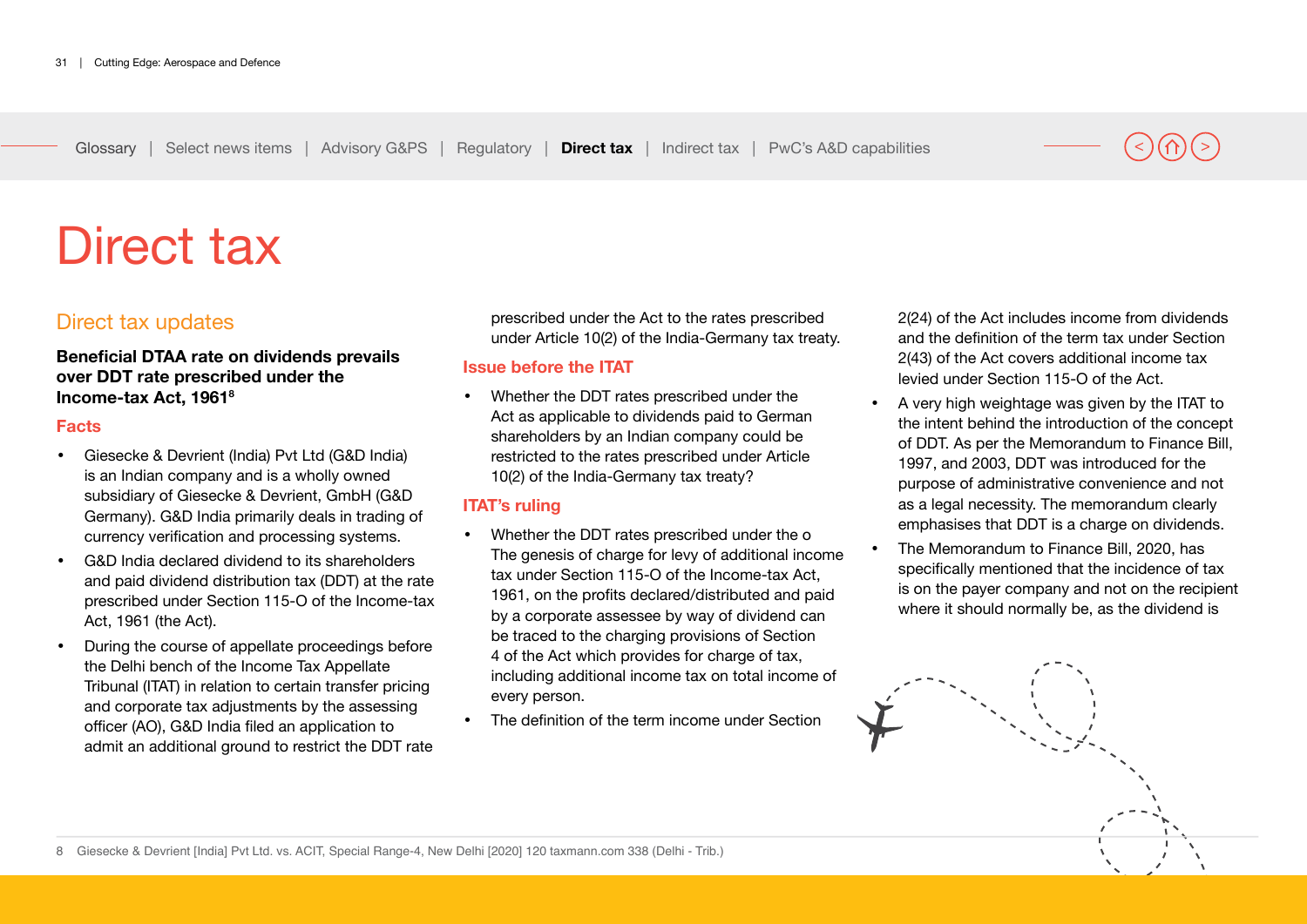income in the hands of the shareholders and not in the hands of the company. The incidence of tax should, therefore, be on the recipient.

- Based on the aforesaid interplay, the ITAT held that DDT is a levy on the dividend distributed by the payer company. Being an additional tax, it is covered by the definition of tax as defined under Section 2(43) of the Act which is covered by the charging Section 4 of the Act.
- The provisions of Sections 4 and 5 of the Act are expressly made 'subject to the provisions of this Act' which would include section 90(2) of the Act, basis which the beneficial tax treaty rates can be applied over the Act.
- The liability to DDT under the Act which falls on the company may not be relevant when considering applicability of rates of dividend tax set out in tax treaties. The generally accepted principles relating to interpretation of treaties in light of object of eliminating double taxation does not bar the application of tax treaties to DDT.
- The India-Germany tax treaty was notified on 29 November 1996 and Section 115-O was inserted vide the Finance Bill, 1997 (after the notification of the India-Germany tax treaty).
- Article 10(2) of the India-Germany tax treaty allows dividends to be taxed in the contracting state on which the company paying the dividend is a resident (India in this case) and where the resident is a beneficial owner of the dividend at a tax rate of 10% on the gross amount of dividend.
- The ITAT relied on the decision of Delhi High Court<sup>9</sup> in the case of New Skies Satellites (2016) [TS-5188-HC-2016(DELHI)-O] (Del) wherein it was held that no amendment to the Act, whether retrospective or prospective, can be read in a manner so as to extend its operation to the provisions of the tax treaty. Further, the Delhi High Court held that the amendments to domestic law cannot be read into treaty provisions without amending the treaty itself.
- Such an act of unilateral amendment is a disregard to the general rule under Article 39 of the Vienna Convention on the Law of Treaties, 1969 (VCLT), regarding the amendment of treaties, which provides that a treaty may be amended by agreement between the parties.
- Based on the above, the Delhi ITAT held that tax rates specified under the India-Germany tax treaty with respect to dividend must prevail over the rate of DDT under Section 115-O of the Act.

• While the ITAT allowed the claim of the taxpayer, the matter has been remanded to the tax officer (TO) to verify the beneficial ownership condition, supporting documents, etc.



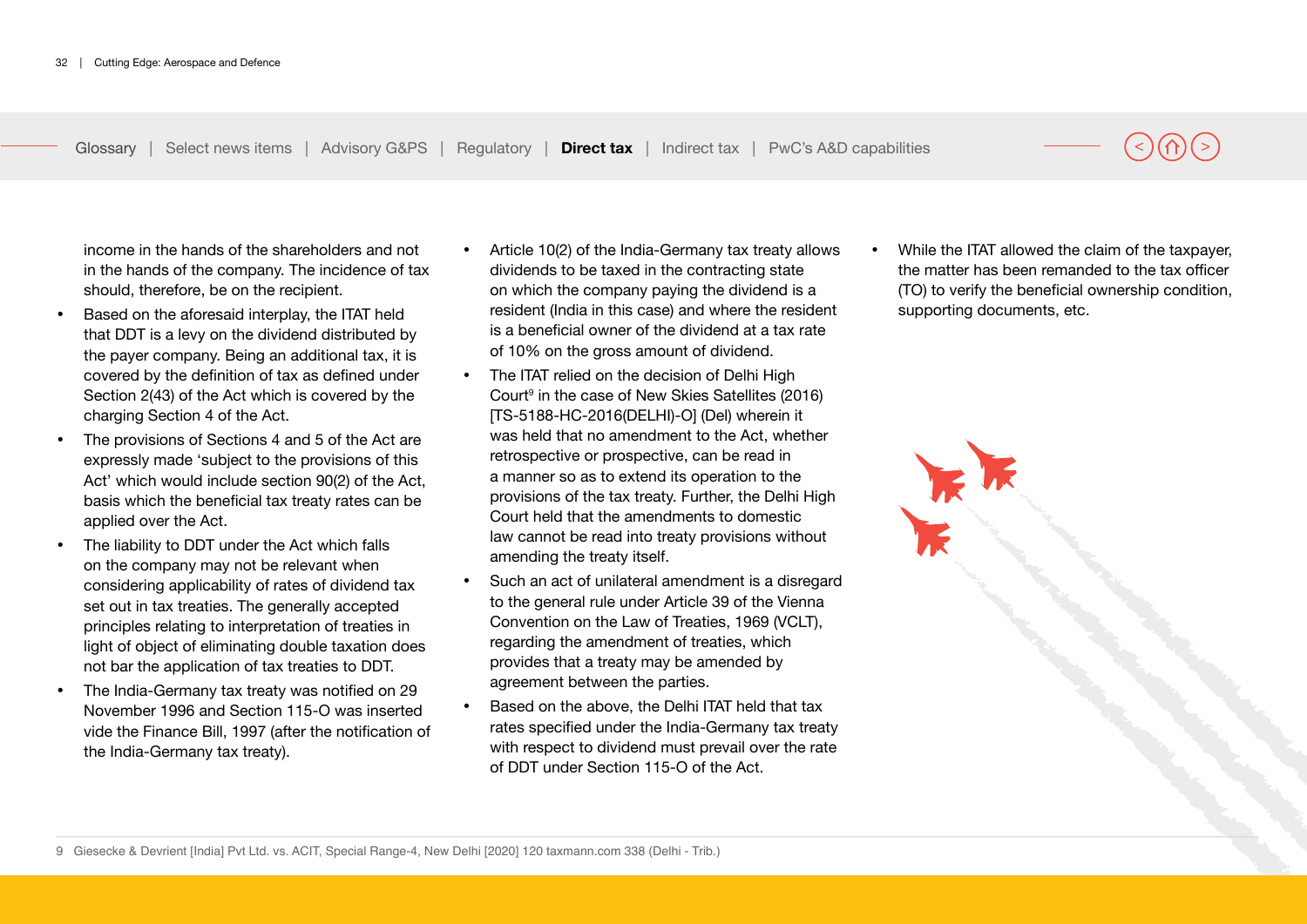**Payment made to a UK Company for consultancy services which does not satisfy the make available test, could not be taxed under Article 13(4) of the India-UK tax treaty as payment made to nonresident employees rendering services outside India is not liable to tax in India.10**

#### **Facts**

- Giesecke & Devrient (India) Pvt Ltd (G&D India) o The assessee is a company incorporated in India. During the year under consideration, the assessee made the following payments to non-residents without deducting any tax:
	- salary paid to two employees rendering services outside India
	- payment to a UK-based company for consultancy services.

### **Assessee's contention**

• With respect to the amounts paid to the nonresident employees, the assessee contended that these payments were on account of salaries and, in terms of Article 16 (Dependent Personnel Services) of the related tax treaty, i.e. the India-Egypt tax treaty and the India-Philippines tax treaty, these payments did not have any tax

liability in India.

• Further, with regard to the payment made to the UK Company, the assessee believed that in the absence of the company's permanent establishment in India, there was no requirement to deduct any tax at source.

#### **Revenue's contention**

- The TO contended that there was no evidence on record to suggest that the non-residents were employees of the assessee.
- Further, the payment made to the UK Company was taxable as 'fees for technical services' under Article 13 of the India-UK tax treaty.
- On the above grounds, the AO disallowed the payments made to non-residents under Section 40(a)(i) of the Act.

### **CIT(A)'s view**

• CIT(A) agreed with the assessee's view that the services rendered by O&O MDC Ltd are simply in the nature of consultancy services, which do not make available any technical knowledge, skill or knowhow – as is the condition precedent for invoking taxability under Article 13 of the India-UK tax treaty and deleted the disallowance made by

the AO.

• Regarding the payment of salaries to the nonresident employees, CIT(A) again accepted the contentions of the assessee and, concluding that these amounts were not taxable in India, related disallowances under Section 40(a)(i) were deleted.

### **ITAT's ruling**

#### Consultancy services

- The ITAT noted that there is no dispute that the payments made were in nature of payments for consultancy services. As the consultancy agreement stipulates, the O&O's obligation is "to provide technical advices on phone/fax/email as and when required" and to provide for consultancy services in the specified areas.
- The ITAT referred to the case of CESC Ltd v. Dy. CIT,<sup>11,12</sup> wherein the members of ITAT had deliberated on the definition of fees for technical services as provided under the India-UK tax treaty and the expression 'make available. It was held that:
- "……..in order to be covered by the provisions of Article 13(4)(c) of India UK DTAA, not only the services should be of technical in nature but such

<sup>10</sup> Bio Tech Vision Care (P.) Ltd. vs. DCIT [(2018) 93 taxmann.com Ahmedabad - ITAT]

<sup>11</sup> CESC Ltd v. Dy. CIT [(2003) 87 ITD 653 (Kol)]

<sup>12</sup> https://www.taxmann.com/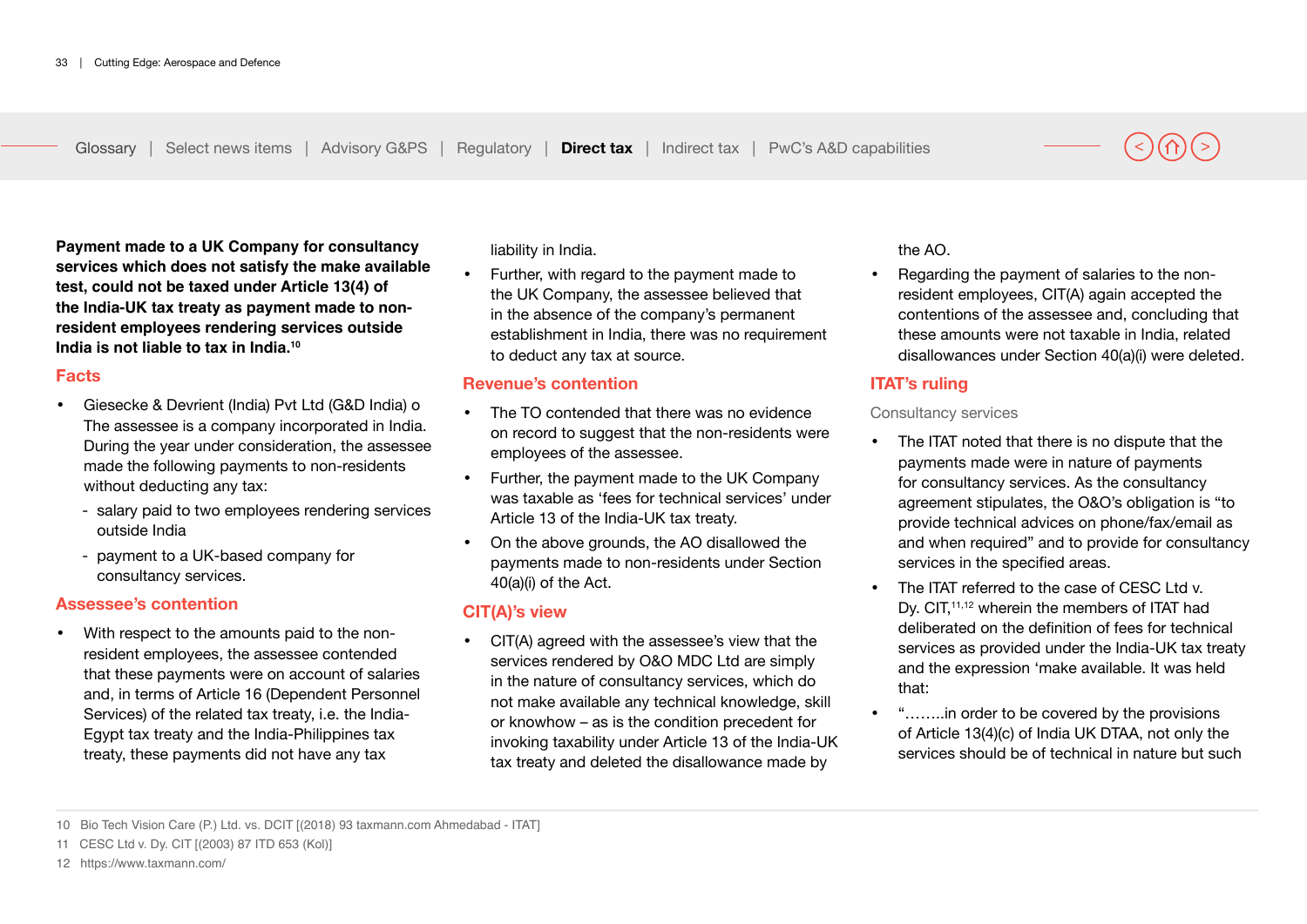as to result in making the technology available to the person receiving the technical services. We also agree that merely because the provision of the service may require technical input by the person providing the service, it cannot be said that technical knowledge, skills, etc., are made available to the person purchasing the service……."

- The ITAT also referred to the decisions of nonjurisdictional high courts in the case of, namely DIT v Guy Carpenter and Co Ltd.13
- The ITAT further noted that merely because consultancy services have technical inputs, they do not become technical services and simply because the recipient of technical consultancy services learns something with each consultancy, there is no transfer of technology in the sense that the recipient of service is enabled to provide the same service without recourse to the service provider.
- Accordingly, the ITAT upheld the relief granted by the CIT(A) with respect to payments made to the UK company.

#### **Payment made to employees**

The ITAT noted that there was no dispute that the services are rendered in the related jurisdictions, and that, in terms of the then applicable India-Egypt tax treaty (Article 16) and the India-Philippines tax treaty (Article 16), the services rendered by them did not lead to any tax implications in India. While upholding the relief granted by the CIT(A) on this point, the ITAT observed that when the income embedded in the payments did not have any tax implications in India, there was no question of any tax withholdings and accordingly, disallowance under Section 40(a)(i) could not have come into play.

> $\mathbf{I}$  $\mathbf{I}$

13 [(2012) 20 taxmann.com 807 (Delhi High Court)] and De Beers India Minerals (P.) Ltd vs CIT [(2012) 21 taxmann.com 214 (Karnataka High Court)].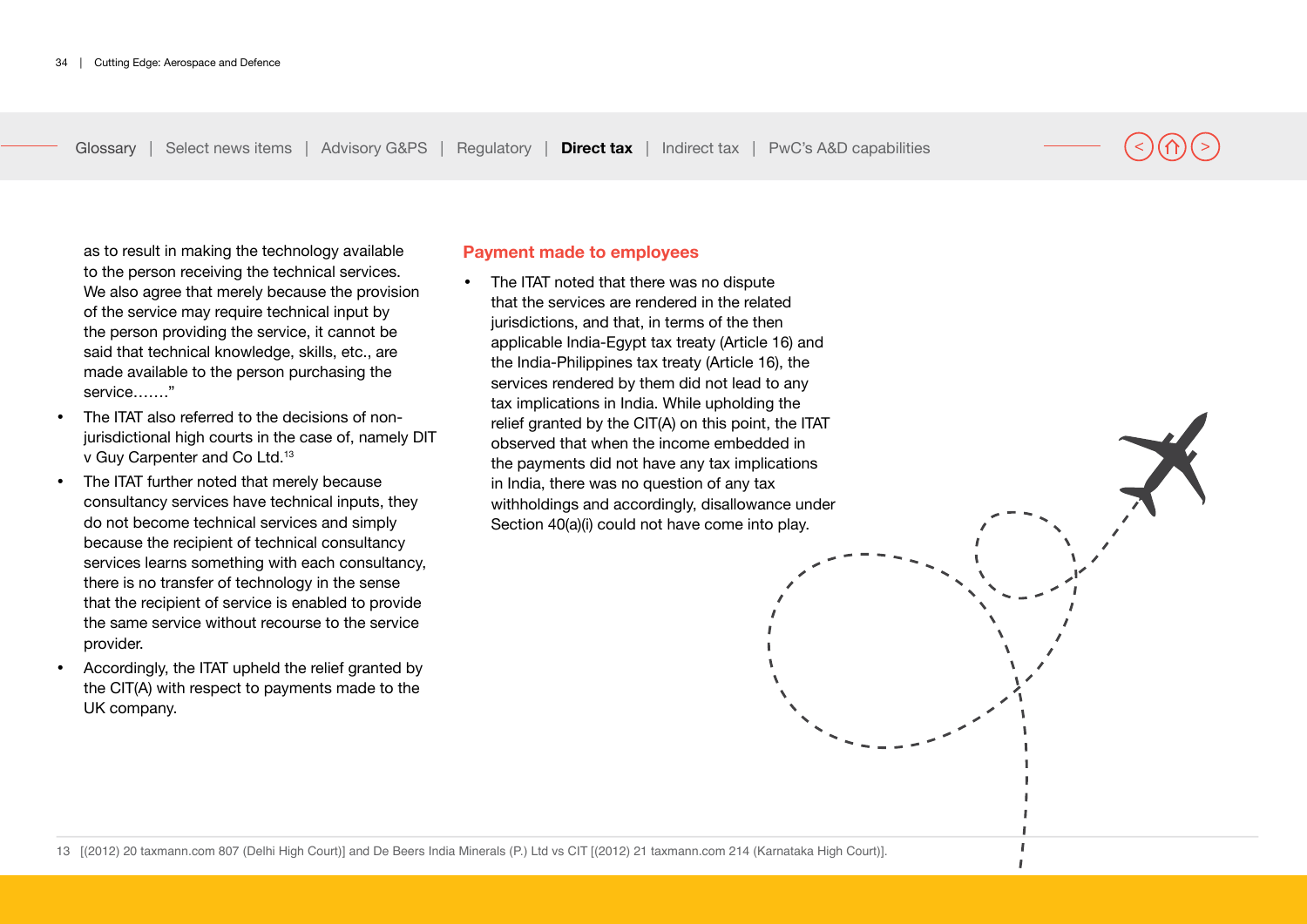<span id="page-34-0"></span>

## Indirect tax updates

### **GST**

Press release dated 24 October 2020

- The Government has extended the due date for filing of annual return (Form GSTR-9) and reconciliation statement (Form GSTR-9C) for FY18–19 from 31 October 2020 to 31 December 2020.14
- Notification No. 88/2020 Central Tax, dated 10 November 2020, seeks to implement e-invoicing from 1 January 2021 for taxpayers having an aggregate turnover exceeding INR 100 crore.15

Notification No. 71/2020 – Central Tax, dated 30 September 2020

• The above notification stated that where such registered person makes a Dynamic Quick Response (QR) code available to the recipient through a digital display, such B2C invoice issued by such registered person containing

cross-reference of the payment using a Dynamic Quick Response (QR) code, shall be deemed to be having a Quick Response (QR) code. The notification extended the date of implementation of the Dynamic QR Code for B2C invoices till 1 December 2020.16

#### **Others**

• The Customs Excise and Service Tax Appellate Tribunal (CESTAT), New Delhi, concluded that the absence of mention of integrated tax and compensation cess in column (3) under serial number (2) of the exemption notification would mean that only the basic customs duty on the fair cost of repair charges, freight and insurance charges are payable, and integrated tax and compensation cess are wholly exempted. The CESTAT laid out the landmark judgement in the case of Interglobe Aviation Limited vs Commissioner of Customs vide Final Order No. 51226-51571/2020, dated 2 November 2020.

14 https://economictimes.indiatimes.com/news/economy/policy/due-date-for-2018-19-annual-return-reconciliation-statement-extended-to-31st-dec/ articleshow/78843874.cms?from=mdr

- 15 https://www.cbic.gov.in/resources//htdocs-cbec/gst/notfctn-88-central-tax-english-2020.pdf
- 16 https://www.cbic.gov.in/resources//htdocs-cbec/gst/notfctn-71-central-tax-english-2020.pdf

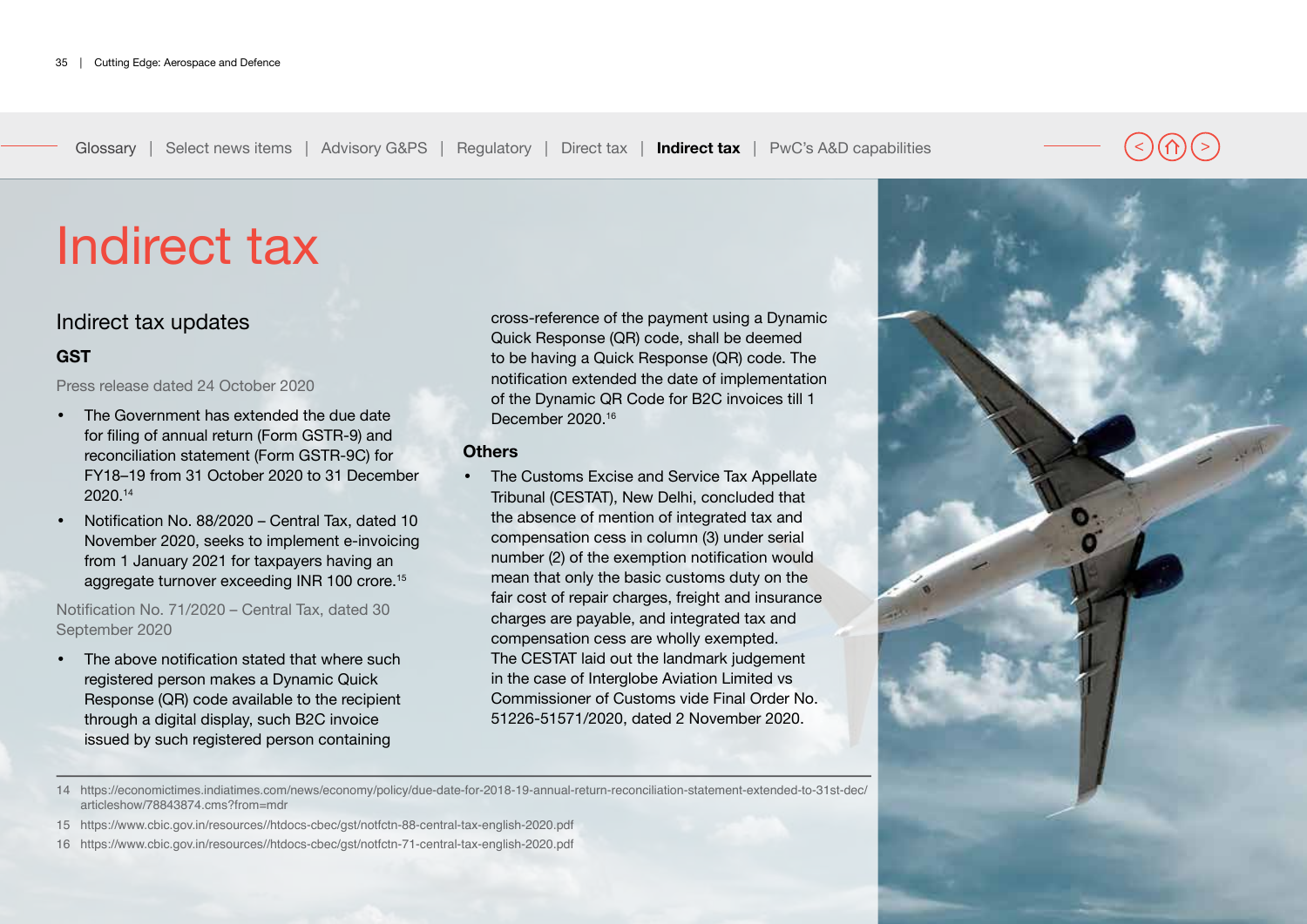<span id="page-35-0"></span>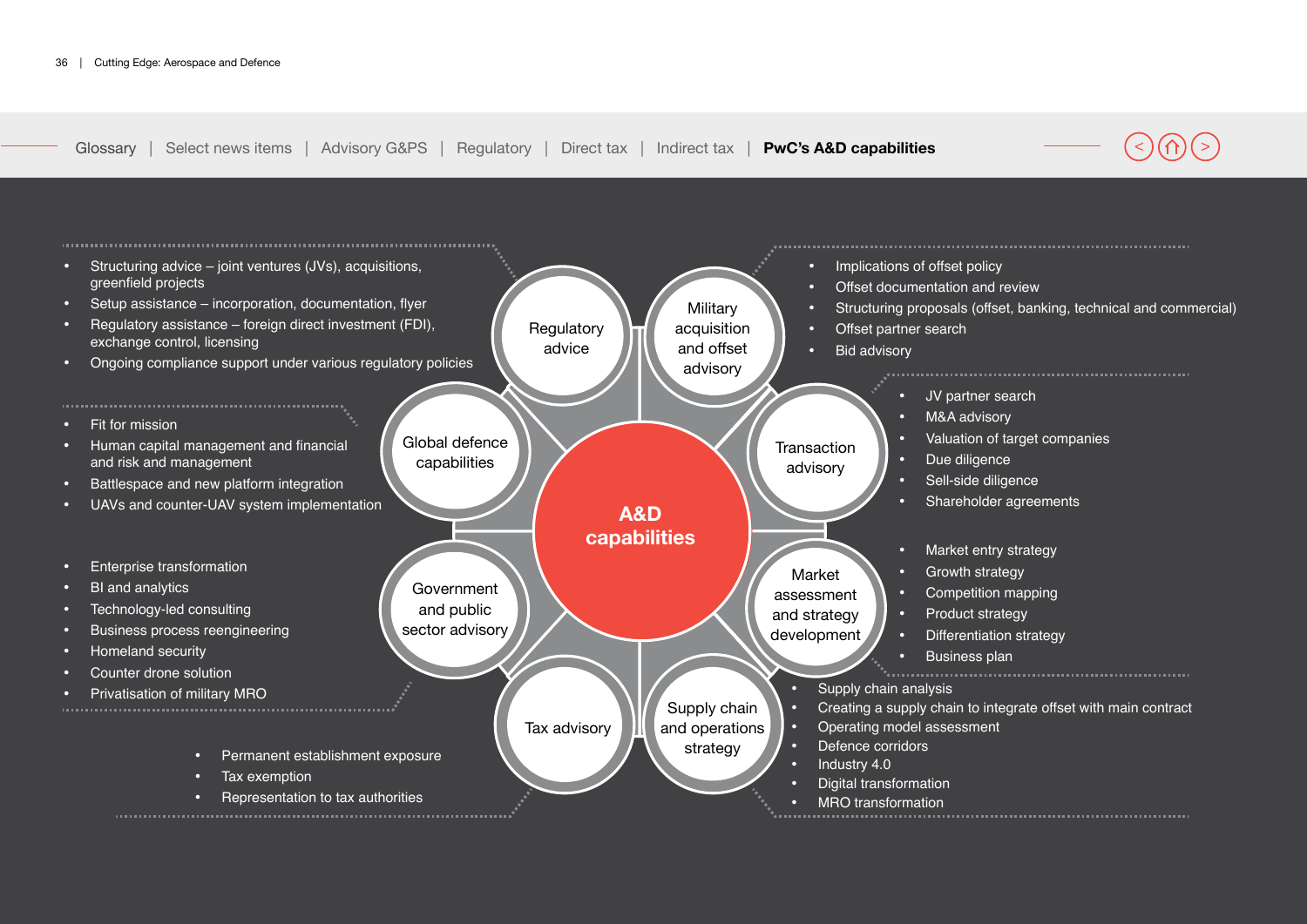# Contact us

**Shashank Tripathi** Partner and Leader, Aerospace and Defence PwC India +91 22 6669 1002 shashank.tripathi@pwc.com

**Akash Gupt** Partner and Leader, Regulatory Services PwC India +91 9811331613 akash.gupt@pwc.com

**Rajat Chowdhary** Partner, Government & Public Sector PwC India +91 9811262633 Rajat.Chowdhary@pwc.com

**Ajay Rastogi** Partner, Corporate and International Tax PwC India +91 98102 58102 ajay.rastogi@in.pwc.com

**Capt. Vishal Kanwar (Retd.)** Director, Aerospace and Defence PwC India Mobile: + 91 91677 45719 vishal.kanwar@pwc.com

**Maj. Ranjeet Sinha (Retd)** Associate Director, Aerospace and Defence PwC India Mobile: +91 99535 12222 ranjeet.sinha@pwc.com

**Nipun Aggarwal**  Associate Director, Aerospace and Defence PwC India +91 98184 71772 nipun.a.aggarwal@pwc.com

**Sandipan Maiti** Manager, Aerospace and Defence PwC India + 91 9007501596 sandipan.maiti@pwc.com

**Lokesh Kumar Sharma** Assistant Manager, Aerospace and Defence PwC India Mobile: + 91 88301 93523 lokesh.kumar.sharma@pwc.com